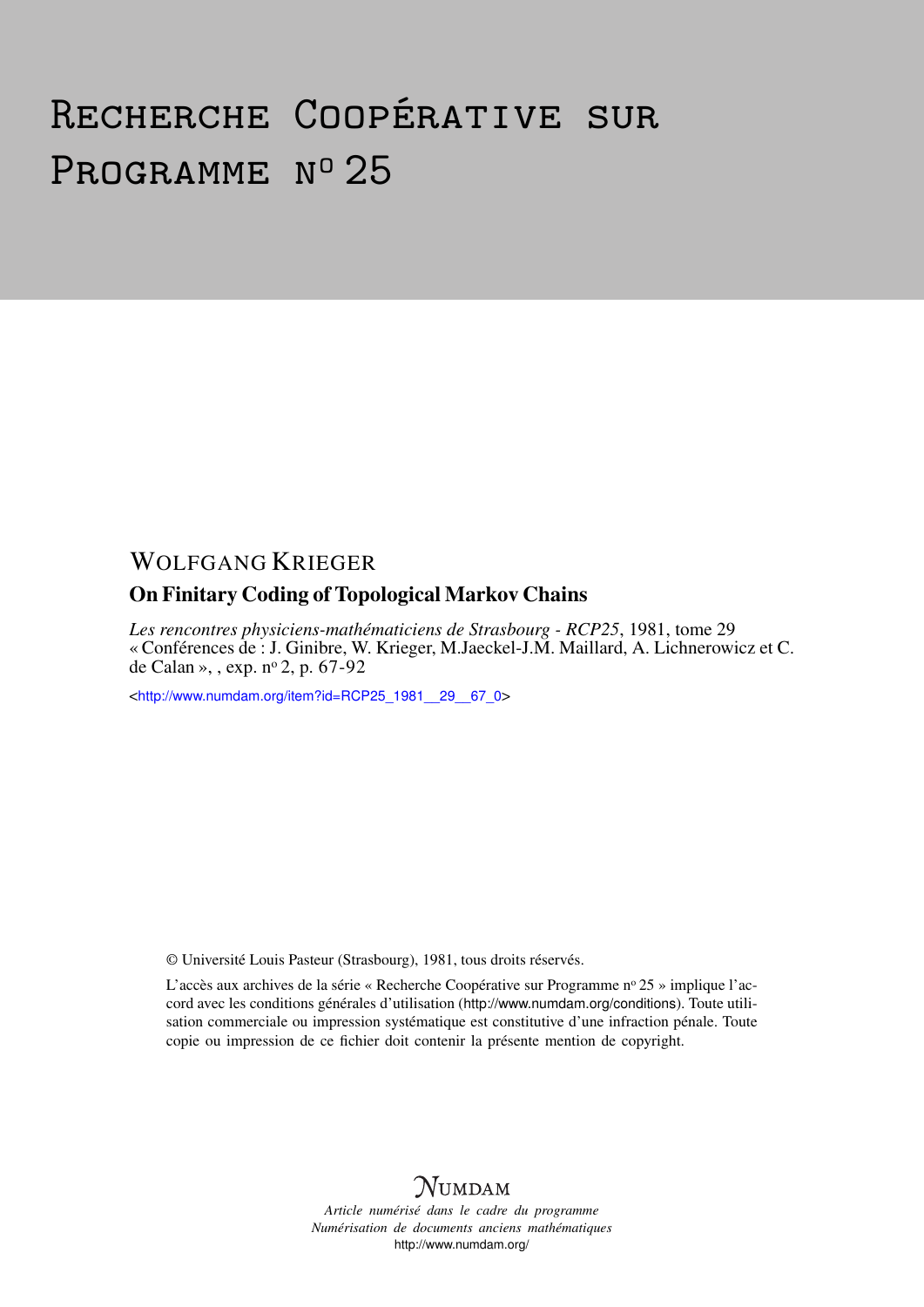On Finitary Coding of Topological Markov Chains

Wolfgang Krieger

Universität Heidelberg Institut für Angewandte Mathematik Im Neuenheimer Feld 294 D-6900 Heidelberg

 $\bar{z}$ 

 $\mathcal{L}_{\mathcal{L}}$ 

Work done under the auspices of the Deutsche Forschungsgemeinschaft at the "Sonderforschungsbereich 123: Stochastische Mathematische Modelle" at the University of Heidelberg.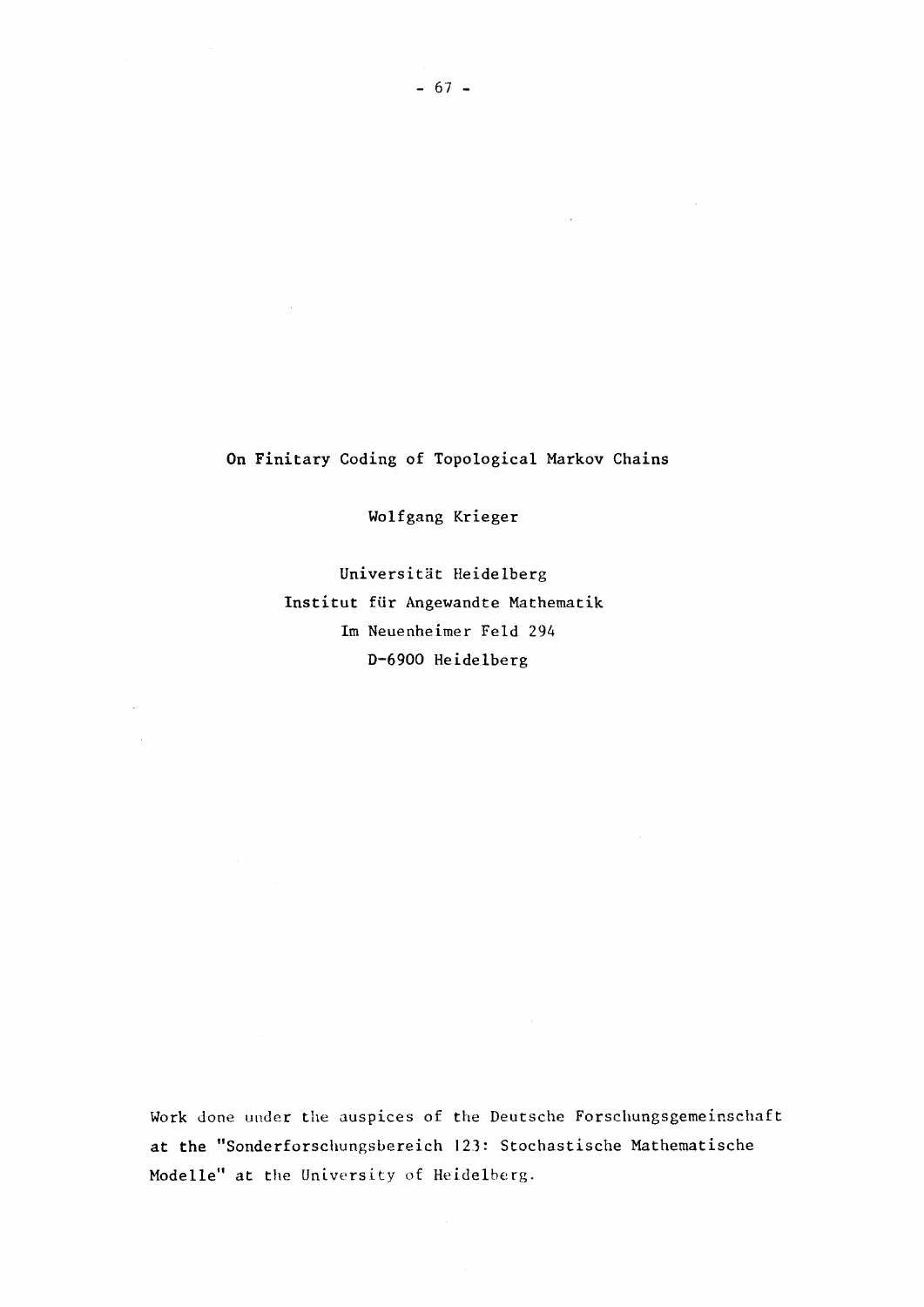$\label{eq:2.1} \frac{1}{\sqrt{2}}\int_{\mathbb{R}^3}\frac{1}{\sqrt{2}}\left(\frac{1}{\sqrt{2}}\right)^2\frac{1}{\sqrt{2}}\left(\frac{1}{\sqrt{2}}\right)^2\frac{1}{\sqrt{2}}\left(\frac{1}{\sqrt{2}}\right)^2\frac{1}{\sqrt{2}}\left(\frac{1}{\sqrt{2}}\right)^2.$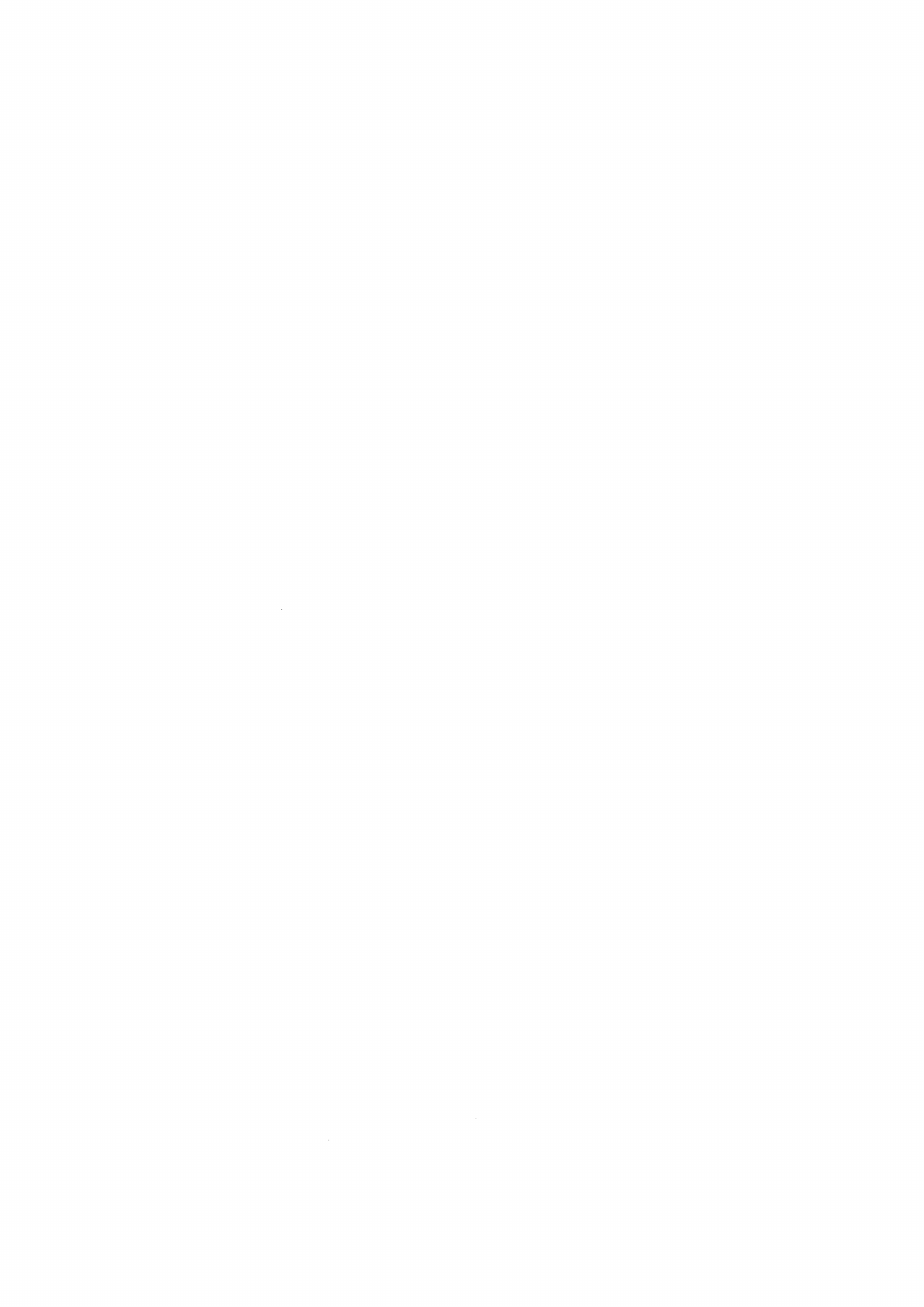#### 1. Introduction

To a non-negative integer matrix A over a finite symbol space Σ is associated the topological Markov chain  $(X_{\lambda}, S_{\lambda})$ . Here  $X_{\lambda}$  is the **A**  $\mathbf{A}$  **A**  $\mathbf{A}$ shift space of the space of the space of the space of the space of the space of the space of the space of the space of the space of the space of the space of the space of the space of the space of the space of the space of

$$
X_A = \{ (\alpha_i, k_i)_{i \in \mathbb{Z}} \in (\Sigma \times \mathbb{N})^{\mathbb{Z}} : 1 \leq k_i \leq A(\alpha_i, \alpha_{i+1}), i \in \mathbb{Z} \}
$$

and  $S_A$  is the shift on  $X_A$ ,

**A A** 

$$
s_{A}((x_{i})_{i\in\mathbb{Z}}) = (x_{i+1})_{i\in\mathbb{Z}} , \qquad (x_{i})_{i\in\mathbb{Z}} \in X_{A} .
$$

The topological entropy of  $(X^A, S^A)$  equals the logarithm of the maximal real eigenvalue  $\lambda_A$  of A. We consider only irreducible A and put then on X<sub>A</sub> the unique S<sub>A</sub>-invariant probability measure  $\mu_{\rm c}$  of maximal **b**  $\mathbf{A}$  **a**  $\mathbf{A}$  **a**  $\mathbf{A}$  **a**  $\mathbf{A}$ 

Giver  $G = G \cdot G$  and  $G = G \cdot G$ consider codes  $\varphi$  from  $(X_A, S_A)$  to  $(X_{\overline{A}}, S_{\overline{A}})$ . These are Borel mappings  $\mathcal{L}$  , the codes of definition  $\mathcal{D}$  , is an  $\mathcal{C}$  intermient Donal mulgar of  $\mathcal{Y}$ on  $\mu_{\varphi}$  is an  $\mu_{A}$  inv  $f<sub>u</sub>$  domain of the distribution  $X -$  such that A A

$$
\varphi S_A x = S_A^{-} \varphi x , \qquad x \in X_A .
$$

The entropy governs the existence of codes between topological Markov chains that have desirable properties to a considerable extent, as was recently demonstrated by Adler and Marcus [l]. For irreducible topological Markov chains  $(X_A, S_A)$  and  $(X_{\overline{A}}, S_{\overline{A}})$  of equal entropy and equal period they constructed an a.e. one-to-one finitary code  $\varphi$  from  $(X_A, S_A)$  $(X_{\overline{\Lambda}}^-, S_{\overline{\Lambda}}^-)$  with bounded anticipation and finite expected coding time.  $\frac{X}{I}$ ,  $\frac{X}{I}$  is finitary with bounded anticipation and finite expected co **A A**  $\overline{A}$ time means that one has an  $I \in \mathbb{N}$  such that there is for all  $x \in D_0$  a (maximal) i(x) < 0 such that the zero-th coordinate of  $\varphi$ x is determined by  $(x_j)_{i(x) \leq j \leq 1}$ , and such that  $J_{\perp}(\lambda)$   $\rightarrow$   $\rightarrow$ 

> $\int i(x) d\mu_{\rm c} (x) > -\infty$ .  $A \qquad A$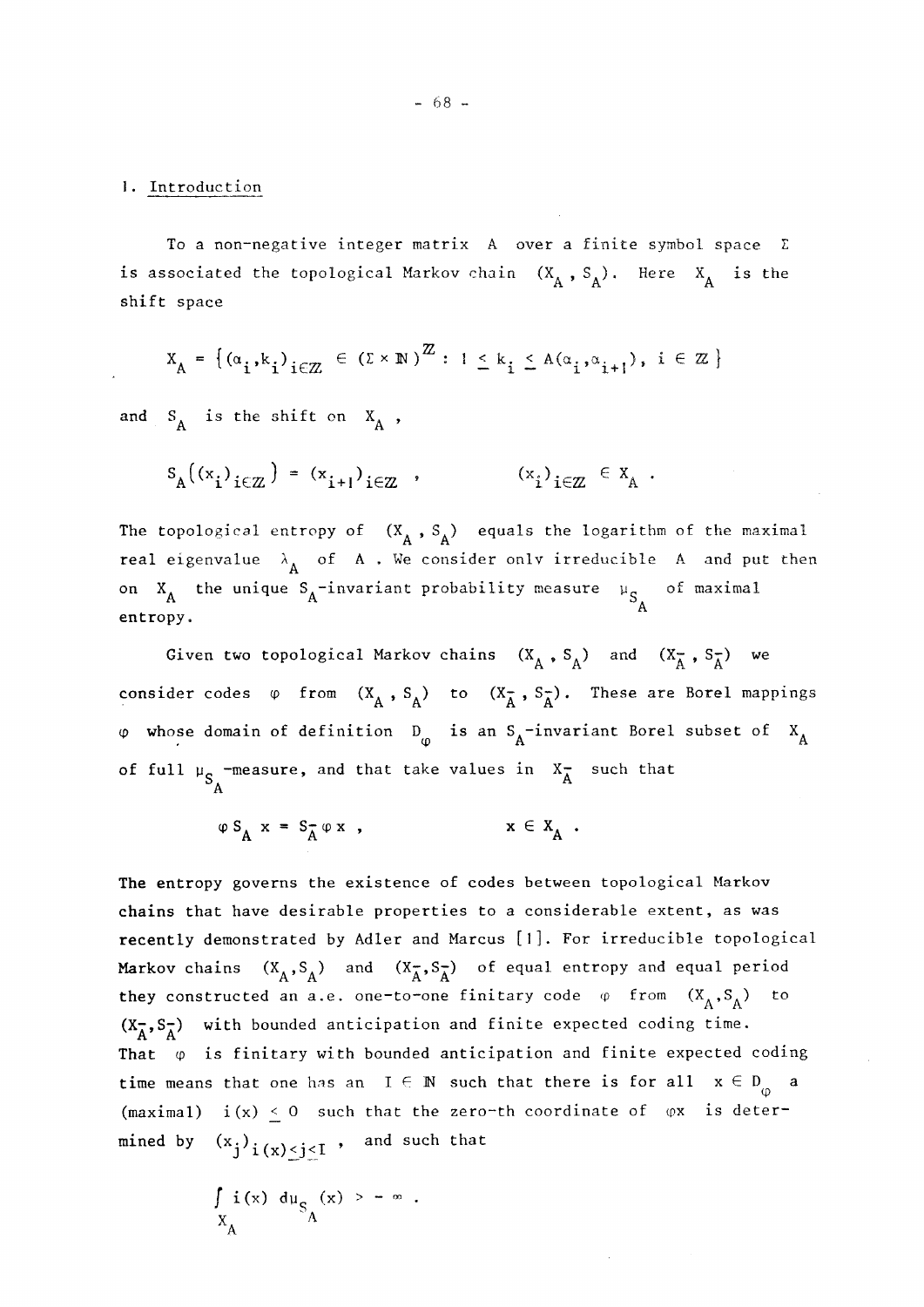A subclass of the a.e. finite-to-one finitary codes with bounded anticipation and finite expected coding time are the continuous onto codes between irreducible topological Markov chains of equal entropy [3]. The search for invariants of topological Markov chains under continuous oneto-one codes leads to the notion of shift-equivalence [10]. Two matrices A and  $\tilde{A}$ , are called shift equivalent if for some  $L \in \mathbb{N}$  there are nonnegative integer matrices Q and R such that

$$
\overline{A}Q = QA
$$
, AR = R $\overline{A}$ , RQ = A<sup>L</sup>, QR =  $\overline{A}^L$ .

Williams showed that topologically conjugate topological Markov chains  $(X_A, S_A)$  and  $(X_{\overline{A}}, S_{\overline{A}})$  come from shift-equivalent matrices A and  $\overline{A}$ and he conjectured the converse to hold [10]. A complete invariant of shift-equivalence is known, namely the (past) dimension group  $(K_{0}, K_{0}^{+}) (S_{A})$ of the topological Markov chain together with the automorphism that the chain induces on its (past) dimension group.  $(K_{\alpha}, K_{\alpha}^{+})(S_{\alpha})$  equals

$$
\frac{\lim}{A} \left( \mathbb{Z}^{\Sigma} , \mathbb{Z}_{+}^{\Sigma} \right)
$$

and the alluded to induced automorphism is the one induced by A on this inductive limit [7]. Also for the existence of continuous onto codes necessary conditions are known  $[4,6,8,9]$ .

Call a finitary code  $\varphi$  with bounded anticipation resolvent, if all points x to which a  $\varphi x$  can be assigned by continuity, except those in a  $\mu_{S_A}$ -nullset of the remote past, are uniquely determined by  $\varphi x$  $to$ gether with any of their initial segments  $(x_j)_{j \leq i}$ ,  $i \in \mathbb{Z}$ . The left resolvent continuous onto codes as considered in [1] are examples of such codes. Our result is that between two irreducible and aperiodic topological Markov chains, whose dimension groups are totally ordered, a.e. finite-to-one resolvent finitary codes with bounded anticipation and finite expected coding time exist if and only if the entropy of the chains are equal and their dimension groups are isomorphic, which, because of the presence of the total order, is here the same as shift equivalence. We shall also see that in the totally ordered situation shift equivalence is a necessary and sufficient condition for the existence of a joint left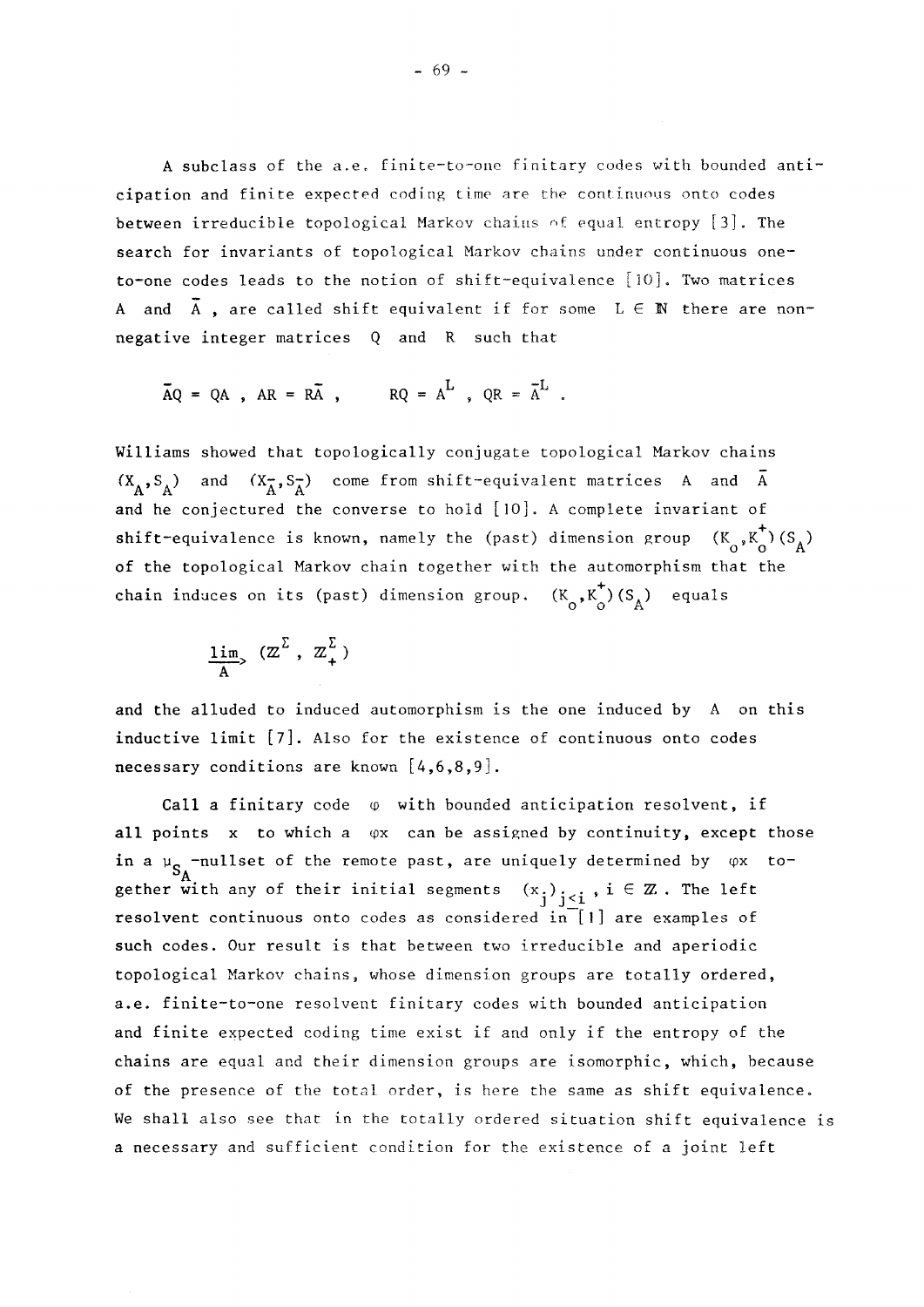resolving continuous extension.

In section 2 we are concerned with the necessity of the condition. Finitary codes with the required properties are then constructed in section 4 after some preparations in section 3.

 $\mathcal{L}(\mathcal{A})$  , and  $\mathcal{L}(\mathcal{A})$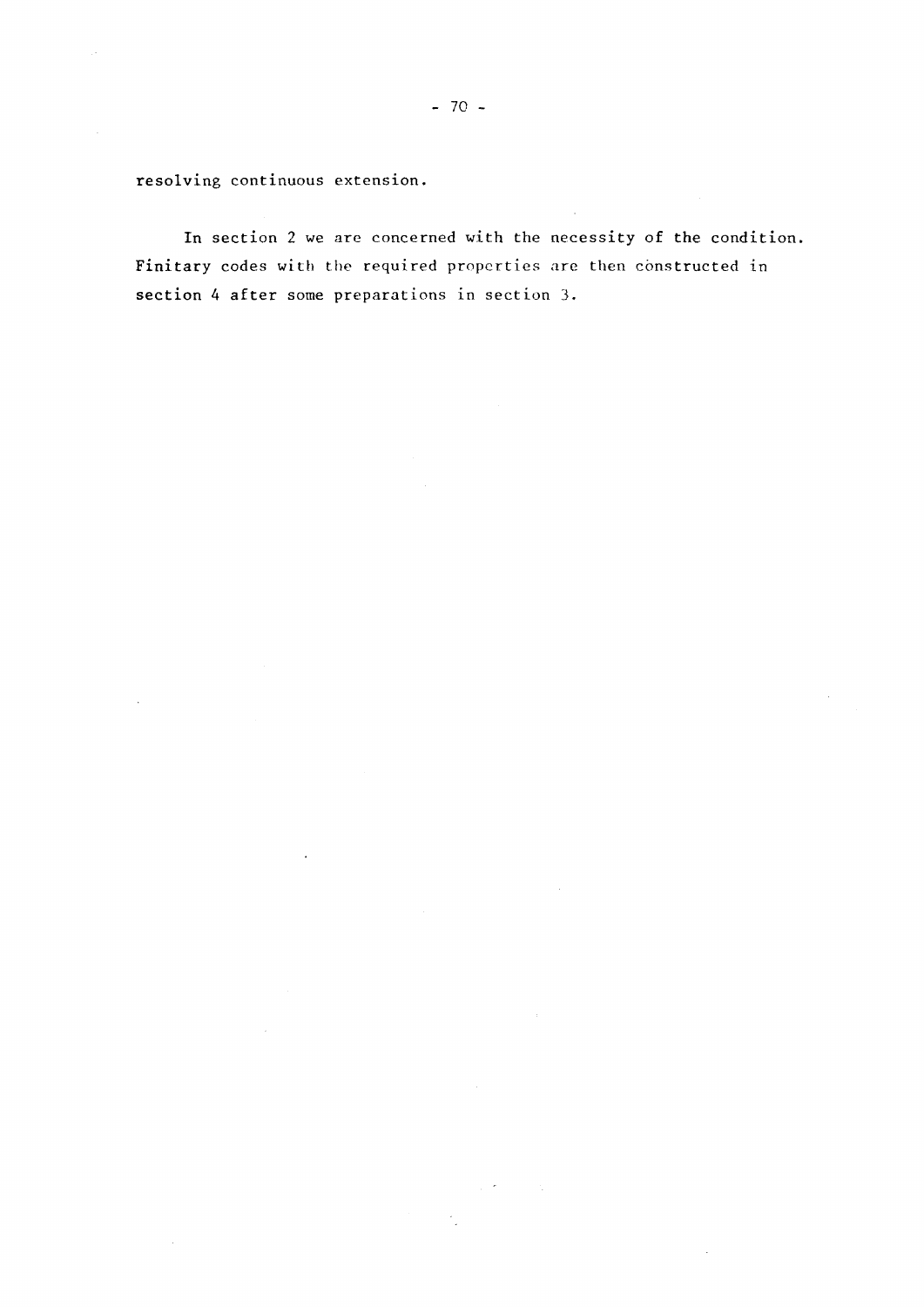#### 2· Necessary Conditions

We continue to consider an irreducible and aperiodic transition matrix A over a finite symbol space  $\Sigma$ . We introduce more notation, where we view A as a 0-1 matrix, as we shall do in the sequel with all transition matrices without loss of generality. We denote

$$
A_{A}[i,k] = \{(a_j)_{1 \leq j \leq k} \in \Sigma^{\{i,k\}} : A(a_j,a_{j+1}) = 1, i \leq j < k\}, i,k \in \mathbb{Z}, i < k.
$$

For cylinder sets we use notation like

$$
Z(a) = \{(x_j)_{j \in \mathbb{Z}} \in X_A : a = (x_j)_{1 \leq j \leq k} \}, a \in A_A[i, k], k \in \mathbb{N} .
$$

We also use notation for the spaces of  $half-infinite$  A-admissible sequences, e.g.

$$
X_A(-\infty, i] = \{ (x_j)_{j \leq i} \in \Sigma^{(-\infty, i]} : A(x_j, x_{j+1}) = 1, j < i \}, \quad i \in \mathbb{Z}.
$$

The projection of  $X_A(-\infty,k]$  onto  $X_A(-\infty,i)$ , i < k will be denoted by  $p_i$ .

F<sub>S</sub> will denote the group of uniformly finite dimensional homeo- $\mathbf{A}$ morphisms of  $(X_{\Lambda},S_{\Lambda})$  [7]. That is,  $F_{\sigma}$  is the group of all homeomorphisms A

$$
(\mathtt{U}\mathtt{x})\mathtt{i} = \mathtt{x}\mathtt{i}, \qquad |\mathtt{i}| > \mathtt{I}, \quad \mathtt{x} \in \mathtt{X}\mathtt{A}.
$$

We denote

$$
W_{S_A}(x) = \bigcup_{i \in \mathbb{Z}} \{ y \in X_A : y_j = x_j, \ j \leq i \}, \quad x \in X_A.
$$

On the W<sub>s</sub> (x) we use an inductive limit topology that turns them into  $\mathsf{A}^{\mathsf{U}}$ zero-dimensional  $\sigma$ -compacta.  $\left. \mathcal{C}_{_{\mathbf{C}}} \right.$  (x)  $\;$  will denote the Boolean ring of  $\mathbf{A}^{\mathcal{C}}$ compact open subsets of  $W_{\rm e}$  (x), and  $F_{\rm e}$  (x) will denote the group of  $\mathcal{L}_{A}$   $\mathcal{L}_{A}$ uniformly finite dimensional homeomorphisms of  $W_{\bf c}$   $({\bf x})$  , that is,  $\mathbf{A}^{\mathsf{U}}$  $\mathbf{F_{c}}$  (x) is the group of all homeomorphisms  $\,$  U of  $\,$  W<sub>c</sub> (x) with the property  $\mathcal{L}_{\mathbf{A}}$ that there is an  $I \in \mathbb{Z}$  such that

 $\sim$   $^{\circ}_{\circ}$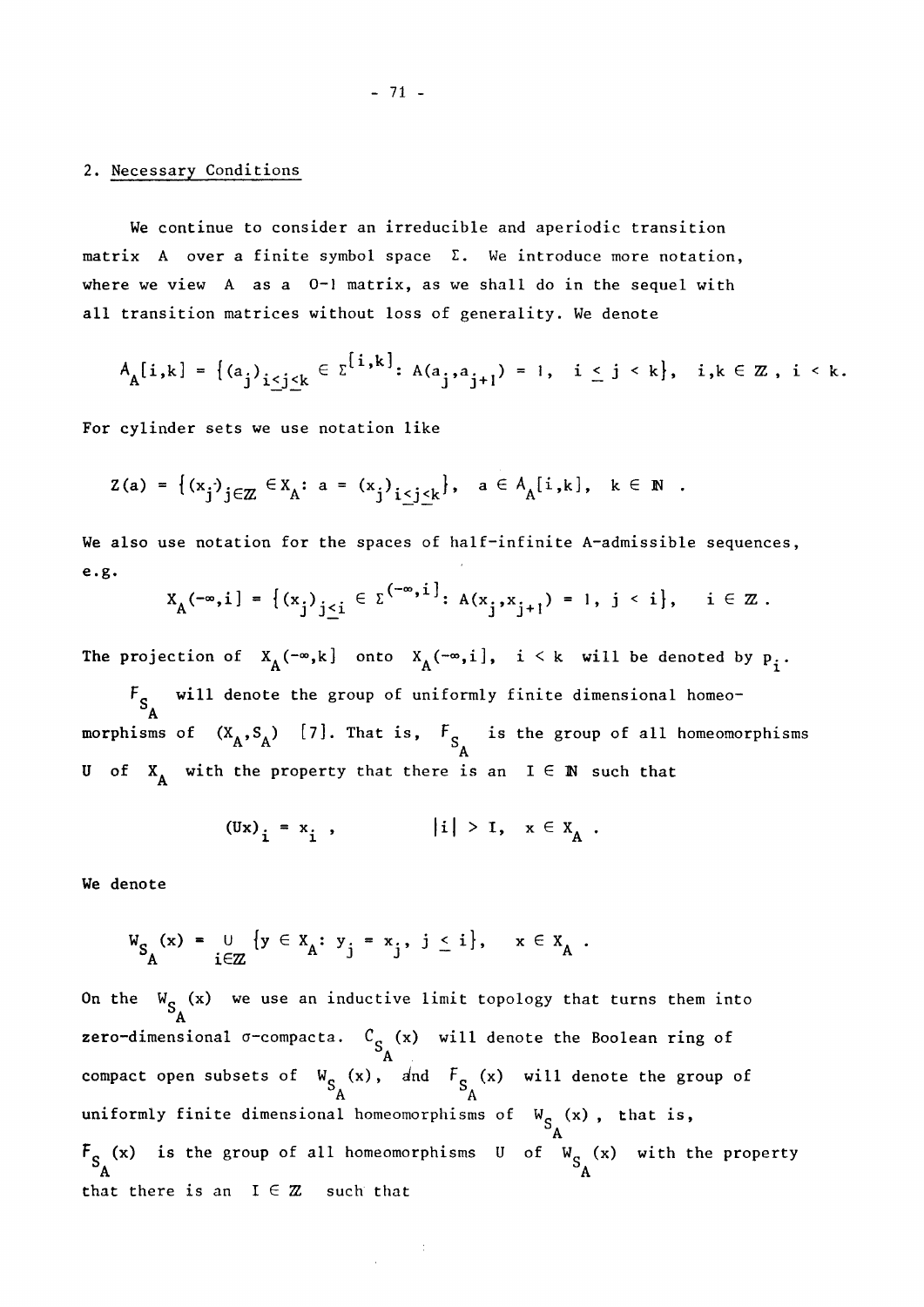$$
(Uy)_{i} = y_{i}
$$
,  $i \ge 1$ ,  $y \in W_{S_{A}}(x)$ .

 $x, x' \in X$  are said to be negatively asymptotic if  $x' \in W$ <sub>c</sub>  $(x)$ , and A negatively separated if they are not negatively asymptotic. Use analog terminology also for half-infinite sequences.

By  $\tau_{\rm c}$  , we denote the  $F_{\rm c}$  (x)-invariant Borel measure on  $W_{\rm c}$  (x).  $A^{\bullet}$ <sup>A</sup>  $\mathcal{L}_{\mathbf{f}}$ Let us at this point also recall the explicit expressions for  $\mu_{_{\mathbf{C}}}$  and  $\mathbf{A}^{\mathcal{A}}$  $\tau_{S_A, x}$ . For this let a be a right eigenvector of A and let b be a left eigenvector of A for  $\lambda_A$  and set

$$
\mu_{S_{\mathbf{A}}}(\mathbf{Z}(\alpha_{\mathbf{i}})_{0 \leq \mathbf{i} \leq \mathbf{k}}) = \lambda_{\mathbf{A}}^{-\mathbf{k}} \Big( \sum_{\alpha \in \Sigma} a_{\alpha} b_{\alpha} \Big)^{-1} a_{\alpha} b_{\alpha} \mathbf{x}^{(\alpha_{\mathbf{i}})} \Big)_{0 \leq \mathbf{i} \leq \mathbf{k}} \in A_{\mathbf{A}}[0, \mathbf{k}], \ \mathbf{k} \in \mathbb{N} \ ,
$$

and for an  $(\alpha_i)_{i \le n} \in X_A(-\infty, k]$  that is negatively asymptotic to x, have

$$
\tau_{S_A, x}(z(\alpha_i)_{i \leq k}) = \lambda_A^{-k} b_{\alpha_k}, k \in \mathbb{N} .
$$

Finally let  $q \in \mathbb{N}$  be such that all entries in  $A^q$  are positive.

Let now  $\bar{A}$  be another irreducible and aperiodic transition matrix. We use similar notation for the objects associated to  $\overline{A}$ , where we always let a bar appear.

We consider a finitary code  $\varphi$  from  $(X_A^-, S_A^-)$  to  $(X_A^-, S_A^-)$ . We let  $\varphi$  be given by its zero-coordinate mapping  $\varphi$ <sup>0</sup> whose domain of definition  $D_{\varphi_{\Omega}} \subset X$ , as well as the sets

$$
D(\bar{\alpha}) = \{x \in D_{\varphi} : \varphi(x) = \bar{\alpha}\}, \qquad \bar{\alpha} \in \bar{\Sigma},
$$

**ο** 

we assume to be open. We want  $D_{\alpha}$  to be a set of full  $\mu_{\alpha}$  -measure. The  $\overline{0}$  $\overline{A}$ domain of definition  $D_{(f)}$  of  $\phi$  is given by

$$
D_{\varphi} = \bigcap_{i \in \mathbb{Z}} S_A^i D_{\varphi} ,
$$

the code  $\varphi$  itself being related to its zero-coordinate mapping  $\varphi$  by

$$
\varphi(x) = (\varphi_0(s^ix))_{i \in \mathbb{Z}} \in X_{\overline{A}} \qquad (x \in D_{\varphi}) .
$$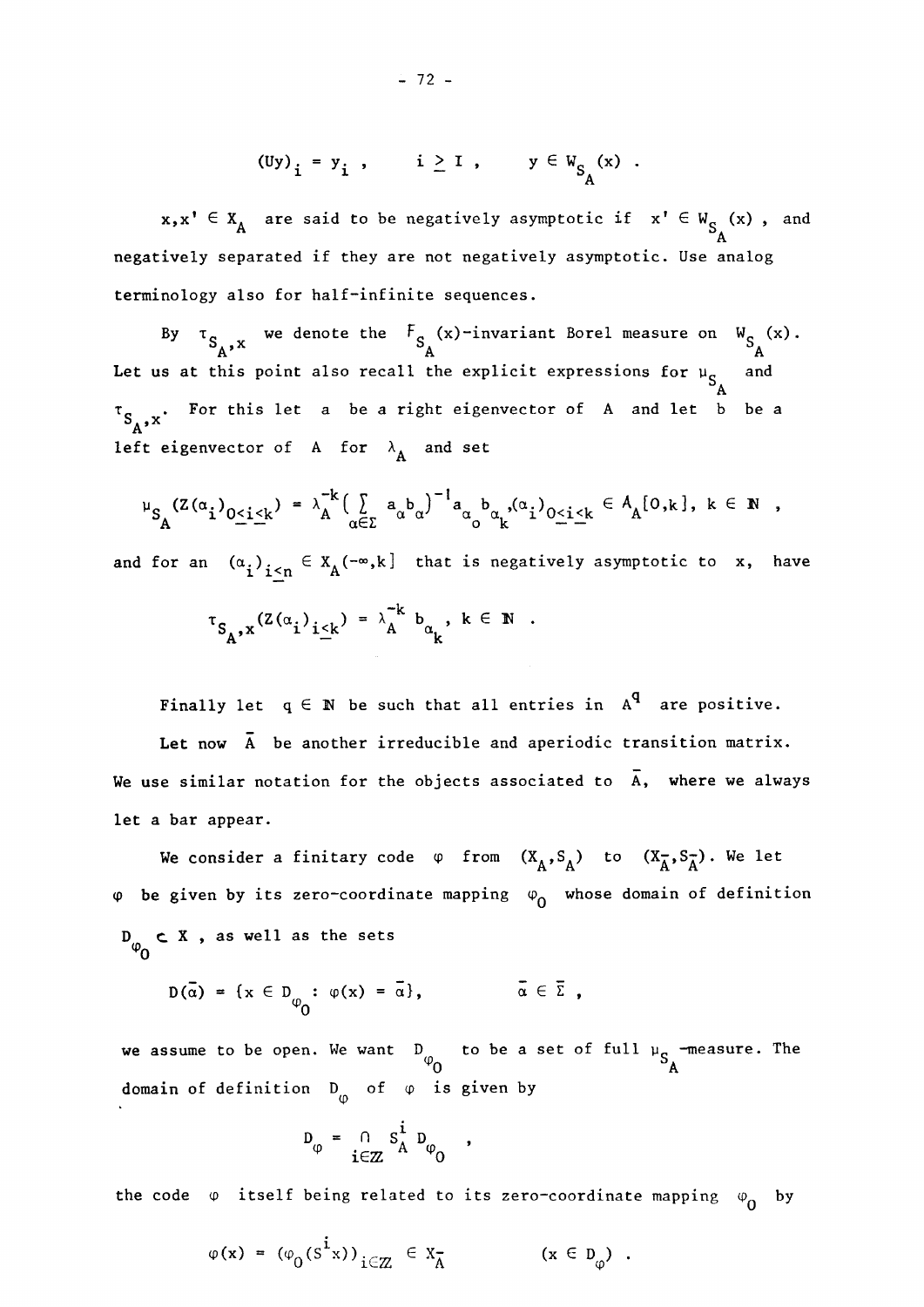We impose on  $\varphi$  the condition that it be finite-to-one. Then

$$
\lambda_{\mathbf{A}} = \lambda_{\mathbf{A}} \quad , \qquad \mu_{\mathbf{S}_{\mathbf{A}}} = \varphi^{-1} \quad \mu_{\mathbf{S}_{\mathbf{A}}} \quad ,
$$

as follows from the theorem of Abramov and Rohlin [l] on the entropy of homomorphic images and the uniqueness of the measure of maximal entropy. We also want  $\varphi$  to have bounded anticipation, In fact, since this does not entail any loss of generality, we shall always assume tacitly that  $\varphi$  is non-anticipating. Then every one of the open sets  $D(\bar{\alpha})$ ,  $\bar{\alpha} \in \bar{\Sigma}$ , can be written as a union of cylinder sets of the form  $Z(a)$ ,  $a \in A_{\overline{A}}$  [i,0], and we define

$$
t(x) = \max \left\{ i \leq 0 : Z\left( (x_j)_{1 \leq j \leq 0} \right) \subset D(\vec{\alpha}) , \quad x \in D(\vec{\alpha}), \ \vec{\alpha} \in \vec{\Sigma} .
$$

The condition of finite expected coding time, that we require  $\phi$  also to satisfy, is now expressed by

(1) 
$$
\int_{X_A} t(x) d\mu_{S_A}(x) > -\infty.
$$

We denote by  $B^{(1)}$  the set of all  $x \in D_{n}$  such that  $\varphi$  when restricted **Φ**   $\phi$   $\mathbf{A}^{\star}$  becomes one-to-one-to-one-to-one-to-one-to-one-to-one-to-one-to-one-to-one-to-one-to-one-to-one-to-one-to-one-to-one-to-one-to-one-to-one-to-one-to-one-to-one-to-one-to-one-to-one-to-one-to-one-to-one-to **1210 CHACTLE DE LESOLVENT, CHACTLE WE WANT LINE TO BE A LIST.** full measure.

Let N be the positive integer where

$$
\mu_{S_{\overline{A}}} \big( \{ \overline{x} \in \phi(D_{\phi}) : \|\varphi^{-1}\{\overline{x}\} \| = N \} \big) = 1.
$$

We denote by  $C^{(1)}$  the set of points  $\bar{x}$  in  $\varphi(D_{\varphi})$  such that

 $W_{\rm eff}$  dénote by the set of points in  $\mathbb{R}^2$  ,  $\mathbb{R}^2$  ,  $\mathbb{R}^2$  ,  $\mathbb{R}^2$  ,  $\mathbb{R}^2$  ,  $\mathbb{R}^2$  ,  $\mathbb{R}^2$  ,  $\mathbb{R}^2$  ,  $\mathbb{R}^2$  ,  $\mathbb{R}^2$  ,  $\mathbb{R}^2$  ,  $\mathbb{R}^2$  ,  $\mathbb{R}^2$  ,  $\mathbb{R}^2$  ,

$$
|\varphi^{-1}\{\vec{x}\}| = N
$$

and such that any two elements in  $\varphi^{-1}\{\tilde{x}\}$  are negatively separated.  $c^{(1)}$  is a set of full  $u_{S_{\lambda}^-}$ -measure. We denote further

$$
B^{(2)} = \{x \in D : W_{S_A}(x) \subset D_{\text{gr}}\} \quad .
$$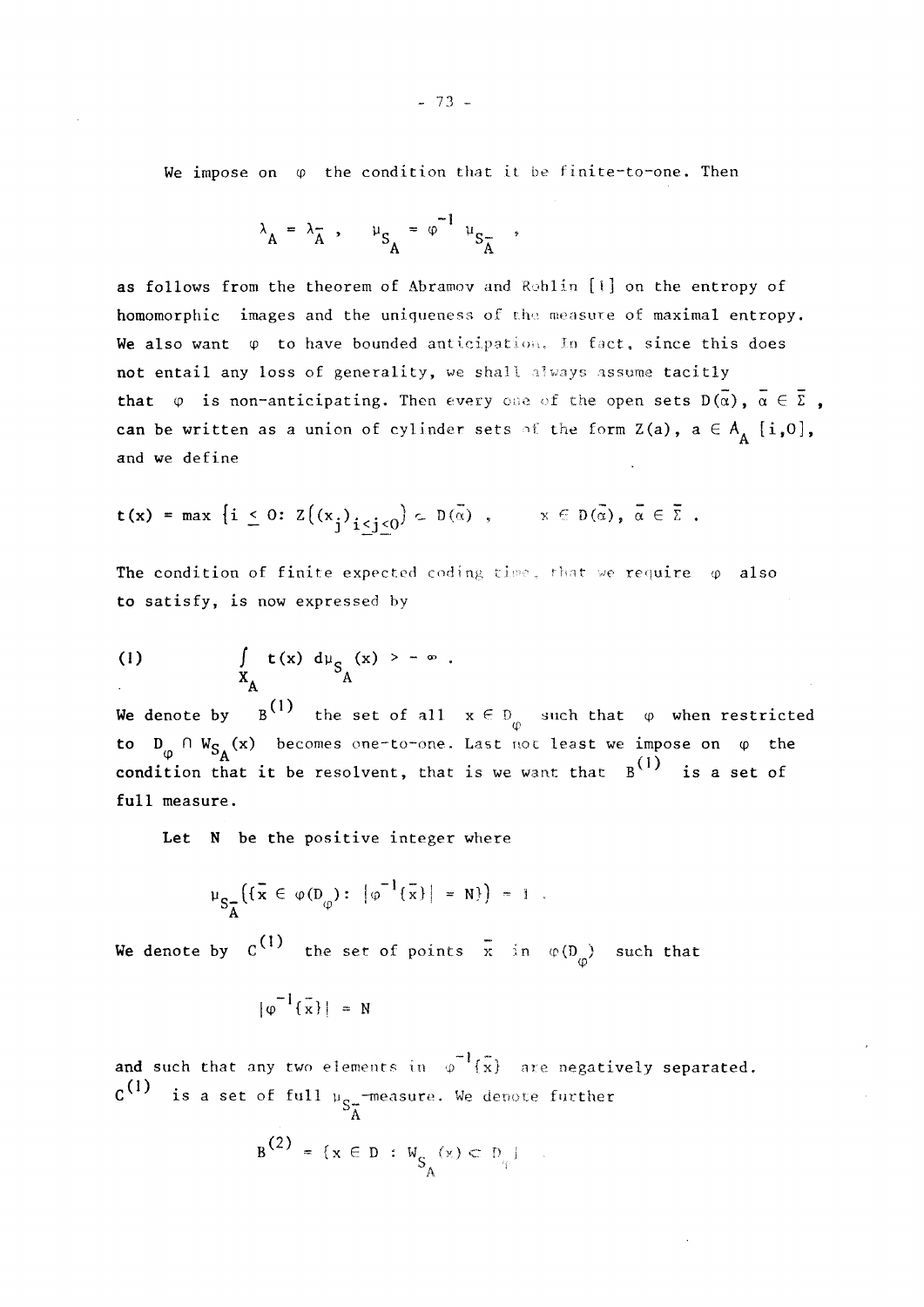(2.1) Lemma. 
$$
\mu_{S_A}(B^{(2)}) = 1
$$
.

Proof. We claim that

$$
B^{(2)} = \bigcap_{U \in F_{S_A}} U D_{\varphi}.
$$

To see this let

$$
x \in \bigcap_{U \in F_{S_A}} U D_{\phi} , \quad y \in W_{S_A}(x) .
$$

If now  $y \notin D_{\phi}$ , then by irreducibility and aperiodicity of A one could construct a  $y' \notin D_0$  that would differ from x in finitely many coordinates, contradicting the choice of  $x$ .  $Q.e.d.$ 

Dénote

$$
t(k)(x) = k + t(S^{k}x), \qquad x \in D_{\varphi}, k \in \mathbb{Z},
$$

and

$$
B = \{x \in D_{\phi}: \lim_{k \to \infty} t(k)(x) = \infty\}.
$$

(2.2) Lemma. 
$$
\mu_{S_A}(B) = 1
$$
.

 $\sim$ 

 $\sim 10^7$ 

Proof. From (1) we have

$$
\lim_{k\to\infty}\frac{1}{k} t(s^{k}x) = 0, \qquad f. \quad \mu_{S_{\mathbf{A}}} - a.a. \quad x \in D_{\varphi}. \qquad Q.e.d.
$$

That B is a set of full  $\mu_S$ -measure can be assured by imposing instead at (1) other conditions on  $\varphi$ , e.g. by requiring that

$$
\inf_{i \in \mathbb{Z}} t(i) (x) > -\infty, \quad f. \mu_{S_A} - a.a. \quad x \in D_{\varphi}
$$

For

$$
(\bar{x}_j)_{j\leq i} \in X_{\bar{A}}(-\infty, i], \qquad i \in \mathbb{Z},
$$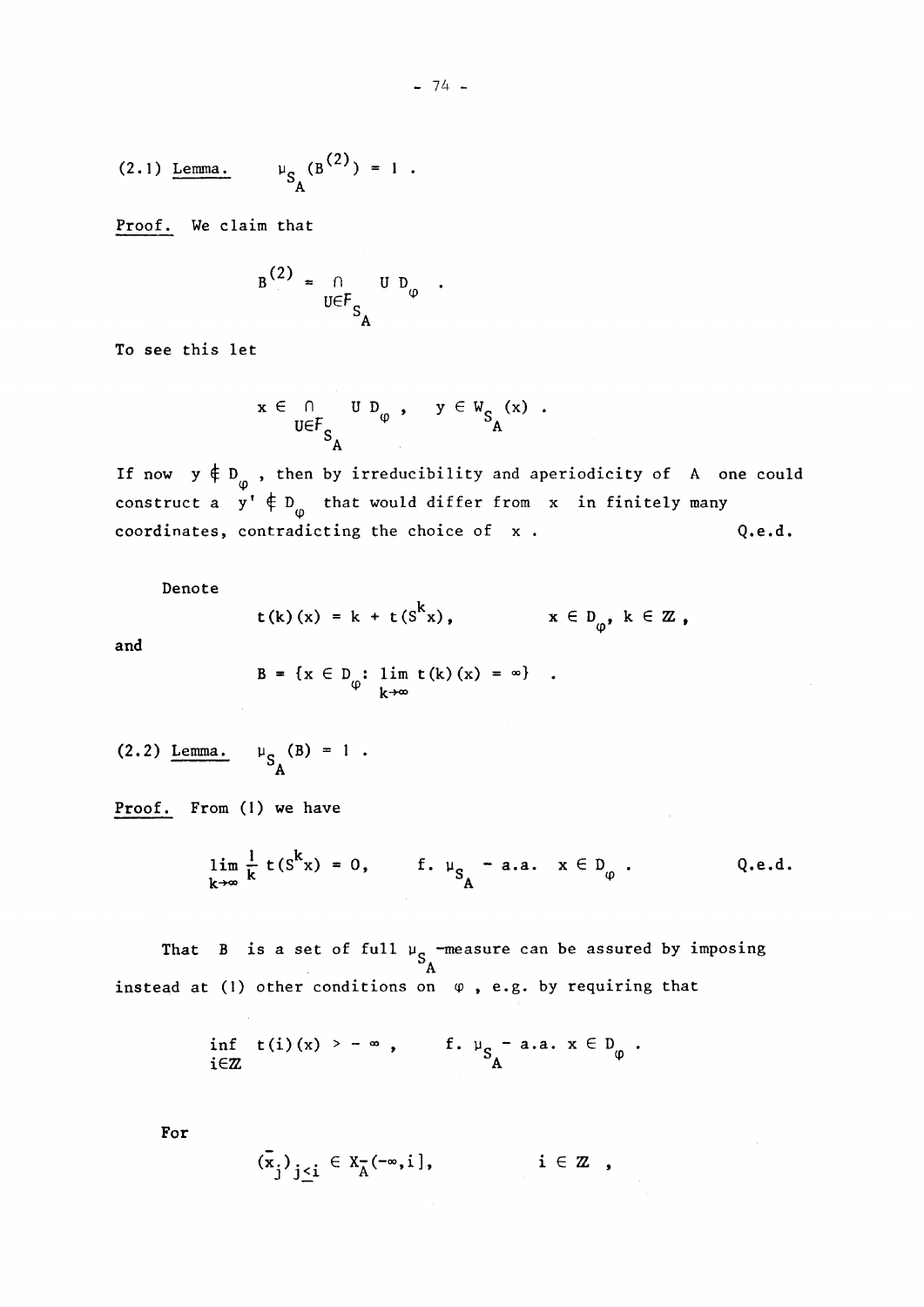we dénote

$$
\varphi^{-1}(\overline{x}_j)_{j \leq i} = p_i \{x \in D_{\varphi}: p_i(\varphi x) = (\overline{x}_j)_{j \leq i} \} .
$$

(2.3) <u>Lemma.</u> Let  $\bar{x} \in X_{\bar{A}}$ . Then for every  $i \in \mathbb{Z}$  there is a  $k \in \mathbb{N}$ such that

$$
p_i \varphi^{-1} \{\bar{x}\} = p_i \varphi^{-1} \{(\bar{x}_j)\}_{j \leq i+k}
$$
.

Proof. We prove first that the set

$$
P_i \varphi^{-1}(\bar{(x_j)}_{j \leq i})
$$

is finite. For this let

$$
(u_j)_{j \geq i+q} \in X_A[i+q, \infty)
$$

be such that for some  $\ell \in \mathbb{N}$  the expressions

$$
t(k)\left((u_{j})_{j\geq i+q}\right) ,\qquad k\geq i+\ell
$$

are meaningful. By irreducibility and aperiodicity of A construct for every

$$
(y_j)_{j\leq i} \in p_i \varphi^{-1}((\bar{x}_j)_{j\leq i})
$$

a  $\tilde{y} \in X_A$  such that

$$
\tilde{y}_j = y_j, \qquad j \leq i
$$
  

$$
\tilde{y}_j = u_j, \qquad j \geq i+q
$$

and set  $y = \varphi(\overline{y})$ . One sees that everyone of these  $\overline{y}$  can differ from  $\bar{x}$  only in the coordinates  $\bar{y}_j$ ,  $i \leq j \leq i + \ell$ . Since  $\varphi$  is finite-to-one we can conclude that

 $\label{eq:2} \mathcal{L}_{\mathcal{A}}(\mathbf{z}^{\mathbf{y}}_{\mathbf{y}}) = \mathcal{L}_{\mathcal{A}}(\mathbf{y}^{\mathbf{y}}_{\mathbf{y}}) = \mathcal{L}_{\mathcal{A}}(\mathbf{y}^{\mathbf{y}}_{\mathbf{y}})$ 

$$
P_{\mathbf{i}} \varphi^{-1}(\bar{x}_{\mathbf{j}})_{\mathbf{j} \leq \mathbf{i}})
$$

is a finite set.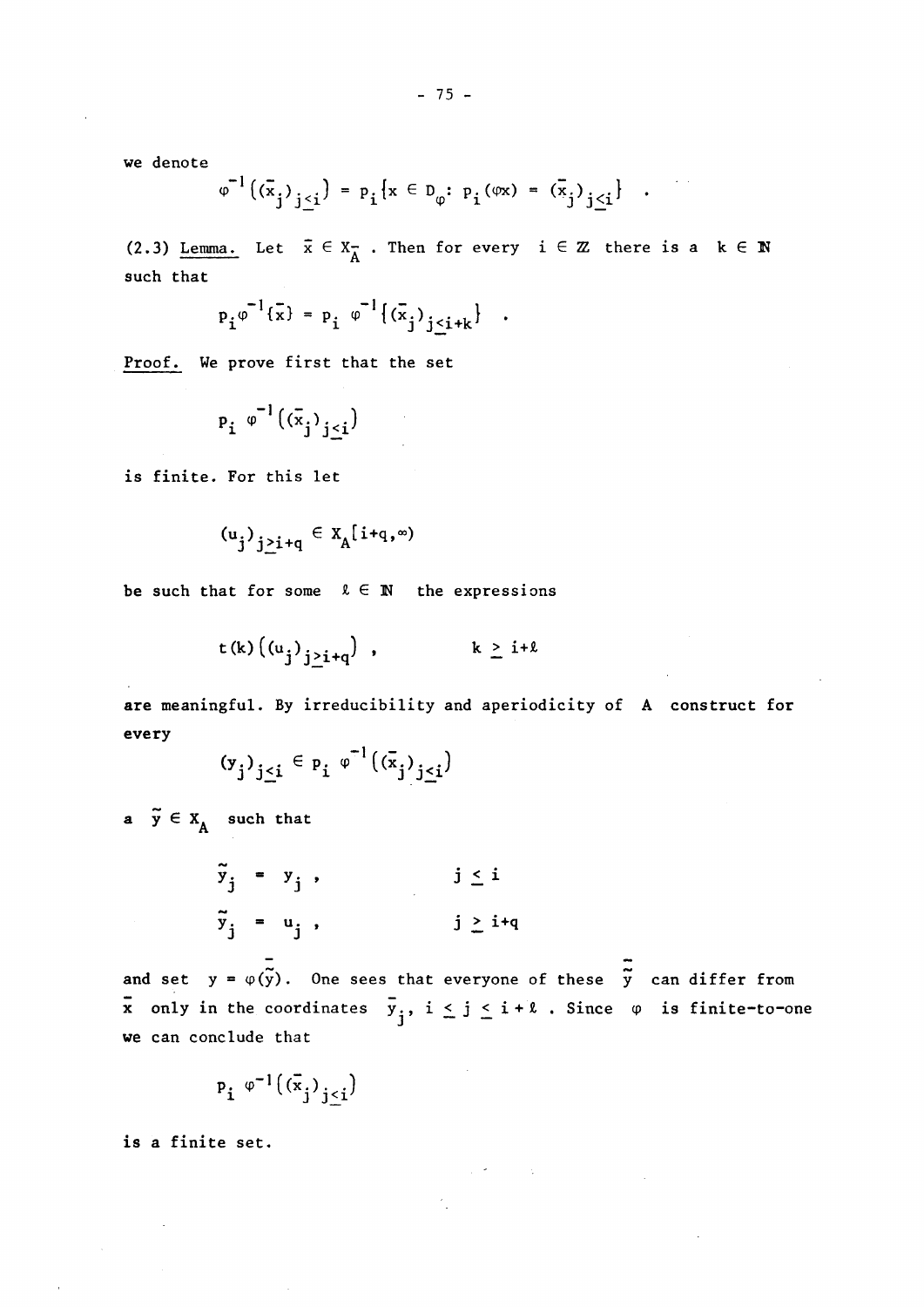Consider then the decreasing family of sets

$$
P_{i} \varphi^{-1}(\bar{x}_{j})_{j \leq i+k} , \qquad k \in \mathbb{N} ,
$$

and let

$$
(x_j)_{j\leq i} \in \underset{k\in\mathbb{N}}{\cap} p_i \circ^{-1} ((\overline{x}_j)_{j\leq i+k}) \quad .
$$

The lemma is proved, once we have shown that there is an  $x \in D_{\rho}$  such that

Φ

$$
P_i x = (x_j)_{j \leq i} , \qquad \varphi x = \overline{x} ,
$$

and the continuity of  $\varphi$  on  $W_{\mathbf{c}}$  (x) together with a selection argument  $\mathsf{A}$ furnishes such an x.  $Q.e.d.$ 

Denote for  $\bar{x} \in \varphi(D_{\varphi})$  by  $J(\bar{x})$  the set of  $i \in \mathbb{Z}$  such that there is a k G *H* with

$$
P_{i-k} \varphi^{-1} \{\bar{x}\} = P_{i-k} \varphi^{-1} \left( (x_j)_{j \leq i} \right) ,
$$

and dénote

$$
C^{(2)} = {\bar{x} \in \varphi(D_0) : J(\bar{x}) = Z}
$$

( 2 ) - {x **e** Φ(0 ): J(x) = *7L } .* 

$$
(2.4) \text{ Lemma. } \mu_{S_{\overline{A}}}(\mathcal{C}^{(2)}) = 1 .
$$

Proof. By lemma (2.4)

$$
J(\bar{x}) + \phi , \qquad \bar{x} \in C^{(1)} .
$$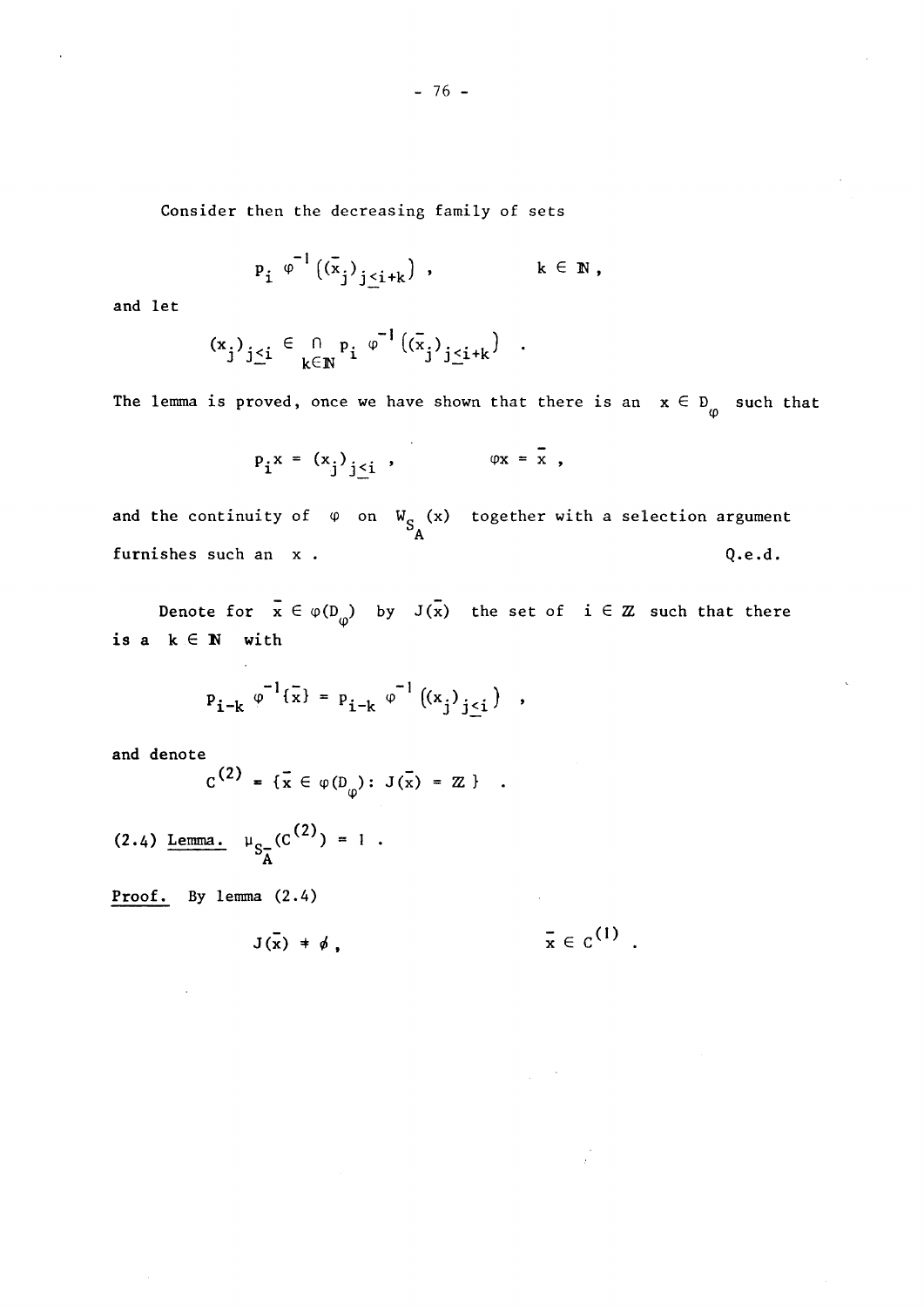We set then

$$
=\{\bar{x} \in C^{(1)} : \inf J(\bar{x}) > -\infty\}
$$

Then

$$
c^{(2)} = c^{(1)} - E.
$$

 $\mathbf E$ 

Set further

$$
E_i = \{x \in E : \inf J(x) = i\}, \qquad i \in \mathbb{Z}.
$$

Then

$$
S_{\tilde{A}}^k E_i = E_{i-k} , \qquad i,k \in \mathbb{Z} ,
$$

and we conclude that

 $\ddot{\phantom{0}}$ 

$$
\mu_{S_{\overline{A}}} (E_i) = 0 , \qquad i \in \mathbb{Z} .
$$
 Q.e.d.

Denote

$$
c^{(3)} = c^{(2)} \cap \bigcap_{\overline{U} \in F_{S_{\overline{A}}}} \overline{U} c^{(1)}.
$$

(2.5) Lemma. Let  $\bar{x} \in C^{(3)}$ ,  $x \in \varphi^{-1}(\bar{x})$ . Then  $\varphi$  maps  $D_{\varphi} \cap W_{S_A^{\{x\}}}$  onto  $W_{S_{\bar{A}}^{\{x\}}}$ .

Proof. Let

$$
\rho^{-1}\{\bar{x}\} = \{x^{(n)}: 1 \leq n \leq N\} .
$$

That

$$
\varphi W_{S_{\stackrel{\circ}{A}}(x)} = W_{S_{\stackrel{\circ}{A}}(x)}
$$

 $\mathcal{L}^{\text{max}}_{\text{max}}$ 

will be established once we have shown that for all  $y \in W_{S_{\tau}^{\bullet}}(\bar{x})$ 

$$
\varphi^{-1}\{\bar{y}\}\cap W_{S_{\mathbf{A}}}(\mathbf{x}^{(n)})\neq\emptyset, \qquad l\leq n\leq N.
$$

 $\mathcal{F}^{\text{max}}_{\text{max}}$ 

 $\sim 10^{-1}$ 

Assume to the contrary that we have a  $\overline{y} \in W_{S_{\overline{A}}}(\overline{x})$  and an n,  $1 \le n \le N$ , such that

 $\frac{1}{2} \frac{1}{2} \frac{d^2}{dx^2}$ 

(2) 
$$
\varphi^{-1} \{ \bar{y} \} \cap W_{S_A}(x^{(n)}) = \phi
$$
.

Let  $i \in \mathbb{Z}$  be such that

$$
\bar{y}_j = \bar{x}_j, \qquad j \leq i.
$$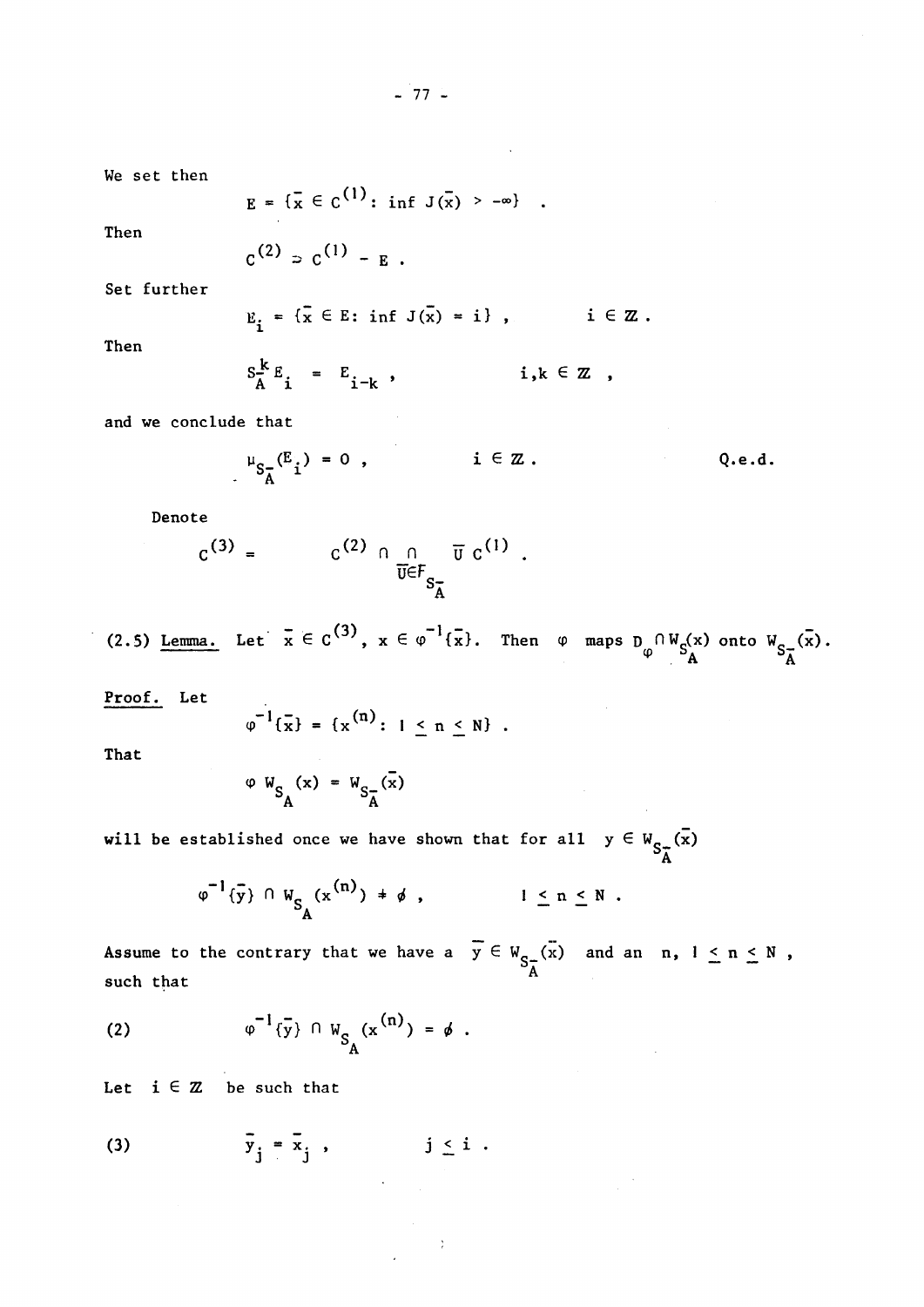There is a  $k \in \mathbb{N}$  such that

$$
p_{i-k} \varphi^{-1}(\bar{x}) = p_{i-k} \varphi^{-1}(\bar{x})_{j \leq i})
$$
.

Hence by (2) and (3), then

$$
\varphi^{-1}\{\bar{y}\} \subset \bigcup_{1 \leq m \leq N, m \neq n} W_{S_{A}}(x^{(m)}) .
$$

By lemma (2.3) there is an  $\ell \in \mathbb{N}$  such that also every element of

$$
\phi^{-1}(\left(y_i\right)_{i\leq \ell})
$$

is negatively asymptotic to one of the  $x^{(m)}$ ,  $l \leq m \leq N$  ,  $m \neq n$ . By irreducibility and aperiodicity of  $\overline{A}$  construct an  $\overline{x}' \in X_{\overline{A}}$  such that

$$
\bar{x}_{i}^{\dagger} = \bar{x}_{i} , \qquad i < k ,
$$
  
\n
$$
x_{i}^{\dagger} = \bar{y}_{i} , \qquad k \leq i < \ell ,
$$
  
\n
$$
x_{i}^{\dagger} = \bar{x}_{i} , \qquad i > \ell + \bar{q} .
$$

Then

$$
\varphi^{-1}\{\bar{x}^{\prime}\}\subset \bigcup_{1\leq m\leq N, m\neq n}W_{S_{A}}(x^{(m)})\ ,
$$

however by the choice of  $\overline{x}$  also  $\overline{x}$ <sup>t</sup>  $\in$  C<sup>(1)</sup> and we have a contradiction. Q.e.d.

(2.6) Lemma. Let  $\bar{x} \in \varphi(B^{(1)}) \cap C^{(3)}$ ,  $x \in B^{(1)} \cap \varphi^{-1}\{x\}$ . Then the mapping

$$
\varphi: W_{S_{\mathbf{A}}}(\mathbf{x}) \rightarrow W_{S_{\mathbf{A}}^{-}}(\mathbf{x})
$$

is a homeomorphism.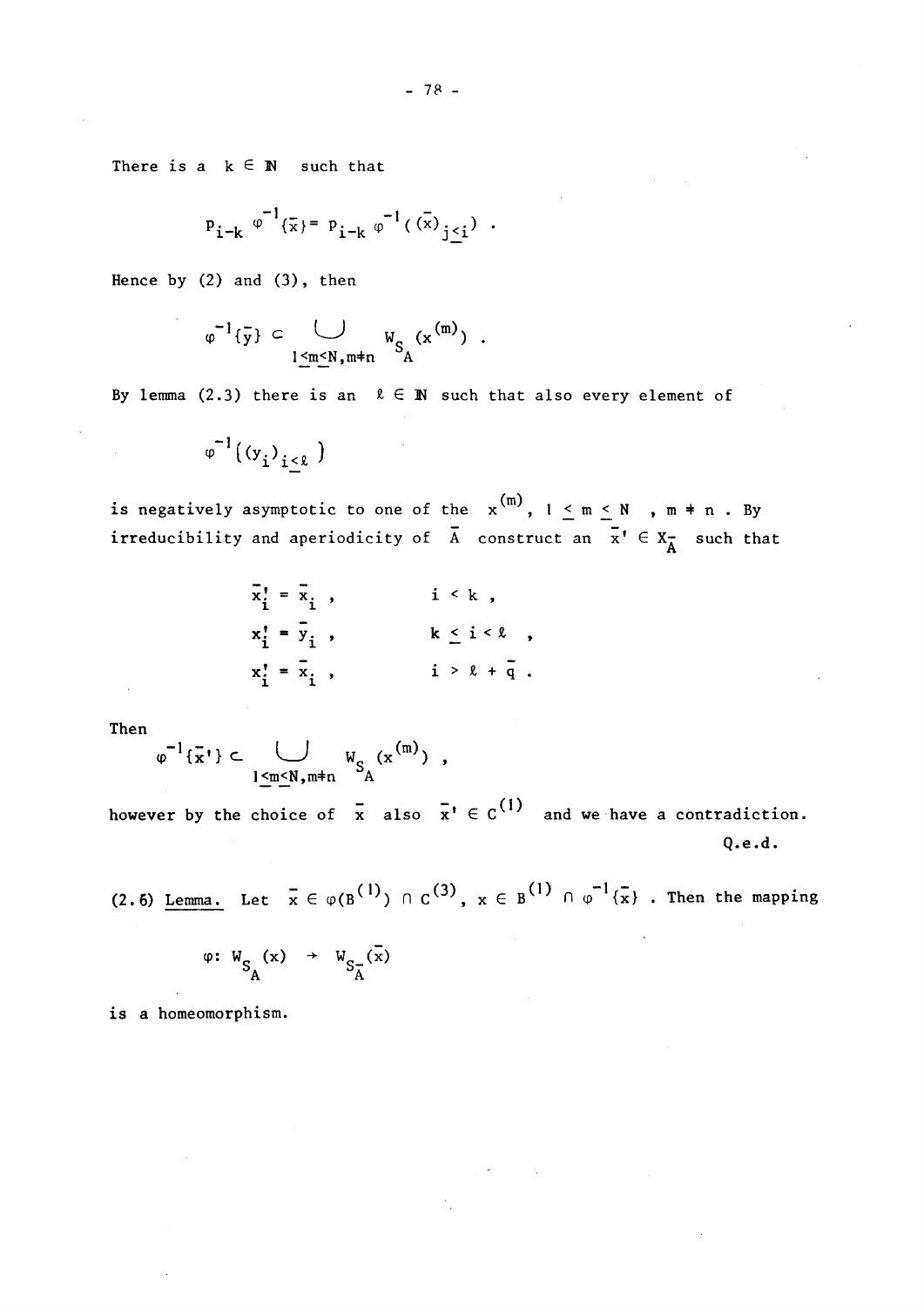Proof. It remains to show that this mapping is open. For this consider a cylinder set

$$
z((u_j)_{j\leq i})\subset w_{S_A}(x) ,
$$

where

Let

$$
\bar{y} \in \varphi \ z((u_j)_{j \leq i}) \ .
$$

 $u_j = x_j$ ,  $j \le i_0$ .

Since  $\bar{x} \in C^{(2)}$  we have for some  $k \in \mathbb{N}$  that

(4) 
$$
\varphi^{-1} z(\bar{y}_j)_{j \leq i_0} \subset z((x_j)_{j \leq i_0-k})
$$
.

(5) 
$$
(W_{S_A}(x) - Z((u_j)_{j \leq i})) \cap \varphi^{-1}Z((\bar{y}_j)_{j \leq i_0 + \ell}) + \phi, \quad \ell \in \mathbb{N}.
$$

To prove openness it is by lemma (2.5) enough to derive a contradiction to *<sup>1</sup>Ζ{Β.).±Ί +! )* **f** *4,* **t € M .**  this assumption. By a selection argument we have from (4) that there is a

(6) 
$$
y \in (W_{S_A}(x) - Z((u_j)_{j \leq i})) \cap \varphi^{-1}(\bar{y})
$$
.

S A J J -

$$
\rho: W_{S_A}(x) \rightarrow W_{S_A}(\bar{x})
$$

is one-to-one. Therefore (6) contradicts the choice of  $\overline{y}$ . Q.e.d.

Denote for  $\bar{\alpha}_0 \in \bar{\Sigma}$ 

 $\sim$ 

$$
Y(\bar{\alpha}_0) = \{ (\bar{x}_i)_{i \geq 0} \in X_{\bar{A}}[0, \infty) : \bar{x}_0 = \bar{\alpha}_0 \} ,
$$

and denote by  $v(\alpha_0)$  the measure on  $Y(\alpha_0)$  that is given by

$$
\nu(\bar{a}_0) \; z((\bar{a}_i)_{0 \leq i \leq k}) = \lambda_{\bar{A}}^{-n} \; b_{\bar{a}_0}^{-1} \; b_{\bar{a}_k} \; , \; (\bar{a}_i)_{0 \leq i \leq k} \in A_{\bar{A}}[0, k], \quad k \in \mathbb{N} \; .
$$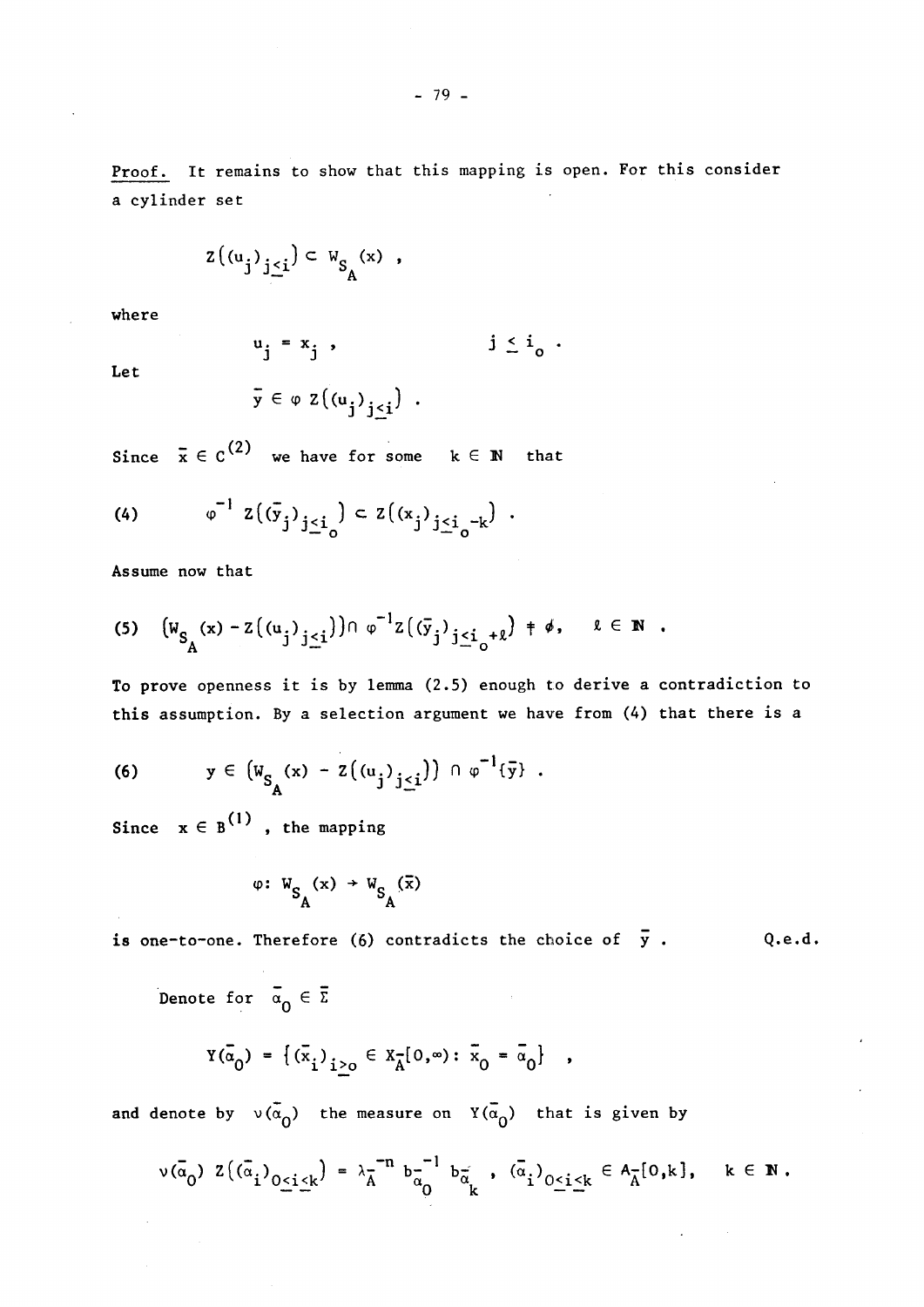Define then

$$
\gamma_{k}(\bar{x}) = \nu(\bar{x}_{-k}) \left( \{ \bar{y} \in Y(\bar{x}_{-k}) : \right.
$$
  

$$
\left( (\bar{x}_{i-k})_{i \leq 0}, (\bar{y}_{i})_{i \geq 0} \right) \in c^{(1)},
$$
  

$$
\varphi^{-1} \left( (\bar{x}_{i-k})_{i \leq 0}, (\bar{y}_{i})_{i \geq 0} \right) \subset B \} \right), \qquad k \in \mathbb{N}
$$

and set

$$
c^{(4)} = \bigcap_{k \in \mathbb{N}} \{\overline{x} \in x_{\overline{A}} : \gamma_k(\overline{x}) = 1\}
$$
  
(2.7) Lemma. Let  $\overline{x} \in \varphi(D_{\varphi}) \cap c^{(4)}$ ,  $x \in \varphi^{-1}\{\overline{x}\}$ .  
Then  $\tau_{S_A, x}$  is a multiple of  $\varphi^{-1}$   $\tau_{S_{\overline{A}}, x}$ .

**Proof.** The definition of  $C^{(4)}$  was designed to ensure that the set

$$
W_{S_{\overline{A}}}(\overline{x}) \cap \varphi(B \cap W_{S_{\overline{A}}}(\overline{x}))
$$

**A A A A** 

has full  $T_{c_{-}}$   $\overline{z}$  -measure. Here the set  $B \cap W_{c_{-}}(x)$  is invariant under  $\mathcal{L}_{\mathbf{A}}$ ,  $\mathcal{L}_{\mathbf{A}}$ the action of  $F_{\rm c}$  (x), and the images under  $\varphi$  of any two points  $\mathbf{A}^{\mathcal{L}}$ of  $B \cap W_{S_A}(x)$ , that are in the same  $F_{S_A}$  -orbit will be in the same  $F_{c}(\overline{x})$  - orbit. By transporting the measure  $\tau_{c}(\overline{x})$  via  $\varphi^{-1}$  to  $\mathcal{L}_{\mathbf{A}}$  Π W (x) we obtain therefore an **F** (x)-invariant Borel measure  $B_A$   $A_B$ on  $W_{\bf c}$  (x) that is finite on compact sets, and hence is a multiple  $\mathsf{A}^{\mathsf{U}}$ of  $\tau_{S_A,x}$ , due to the fact that a Borel measure with this property is unique up to a factor. This uniqueness follows here e.g. from the uniqueness of the trace of AF-algebra that is associated to  $F_{\rm c}$  (x) [5]. Q.e.d.  $\mathbf{A}$ 

(2.8) Theorem. Let A and  $\bar{A}$  be irreducible and aperiodic non-negative integer matrices,  $\lambda_A = \lambda_A^-$ . Let the characteristic polynomial of A be irreducible up to a power and let there exist a continuous left-resolving code of  $(X_A, S_A)$  onto  $(X_A^-, S_A^-)$ . Then A and  $\overline{A}$  are shift equivalent.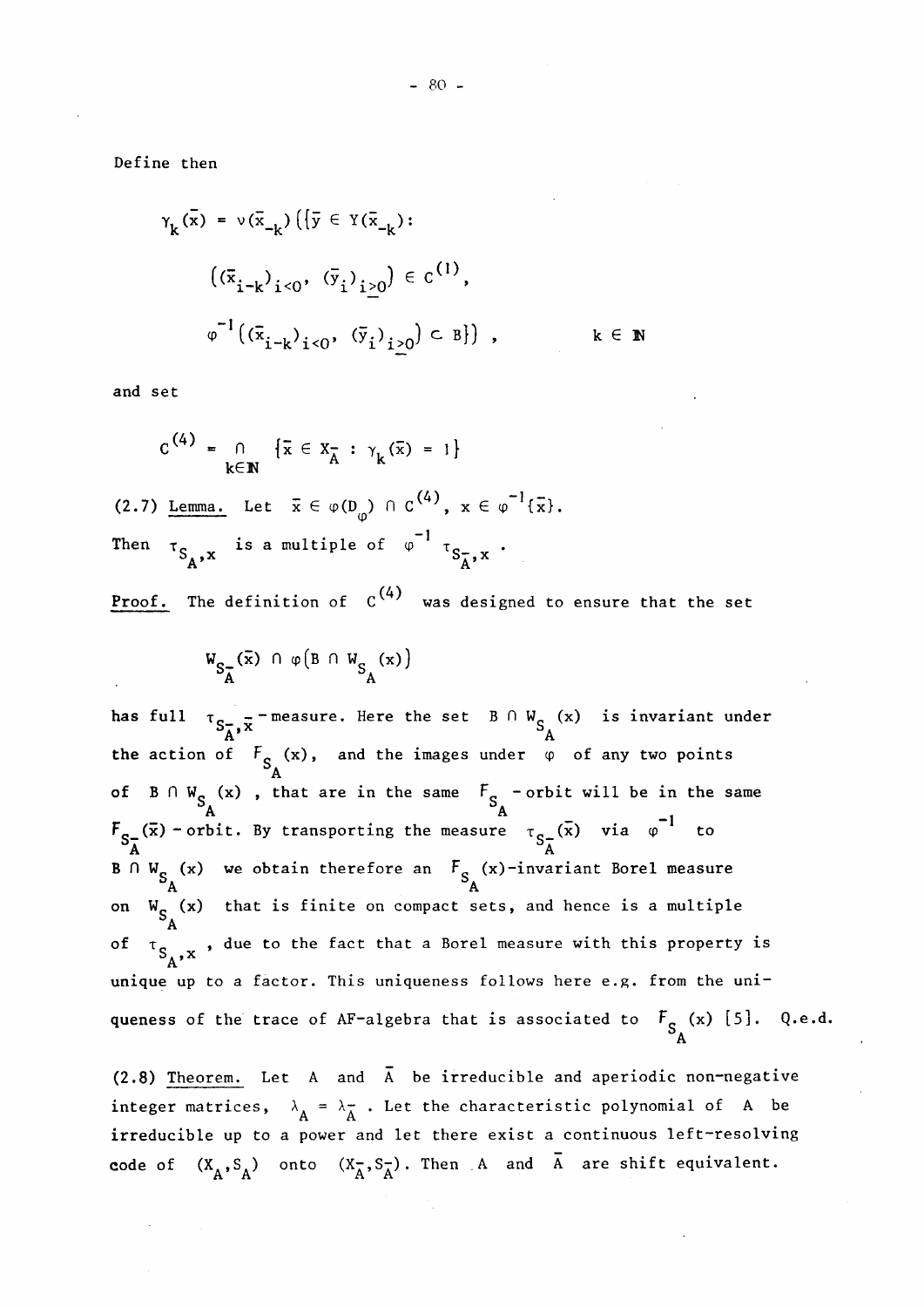Proof.  $\lambda_A = \lambda_{\overline{A}}$  implies that a continuous code of  $(X_A, S_A)$  onto **—————— A A A · A**   $(X_A^-,S_A^-)$  is finite to one [3]. The hypothesis on A is equivalent **A A**  to the total order of the dimension group of  $S_A$ . Hence this dimension **A**   $S_A$ ,  $X$  for any  $S_A$ ,  $X$  for any  $S_A$ . It follows further that the dimension group at  $S_{\overline{A}}^{\bullet}$  is also totally ordered  $[6,9]$ . Apply lemmas (2.6) and (2.7) together with theorem (4.2) of  $[7]$ .  $Q.e.d.$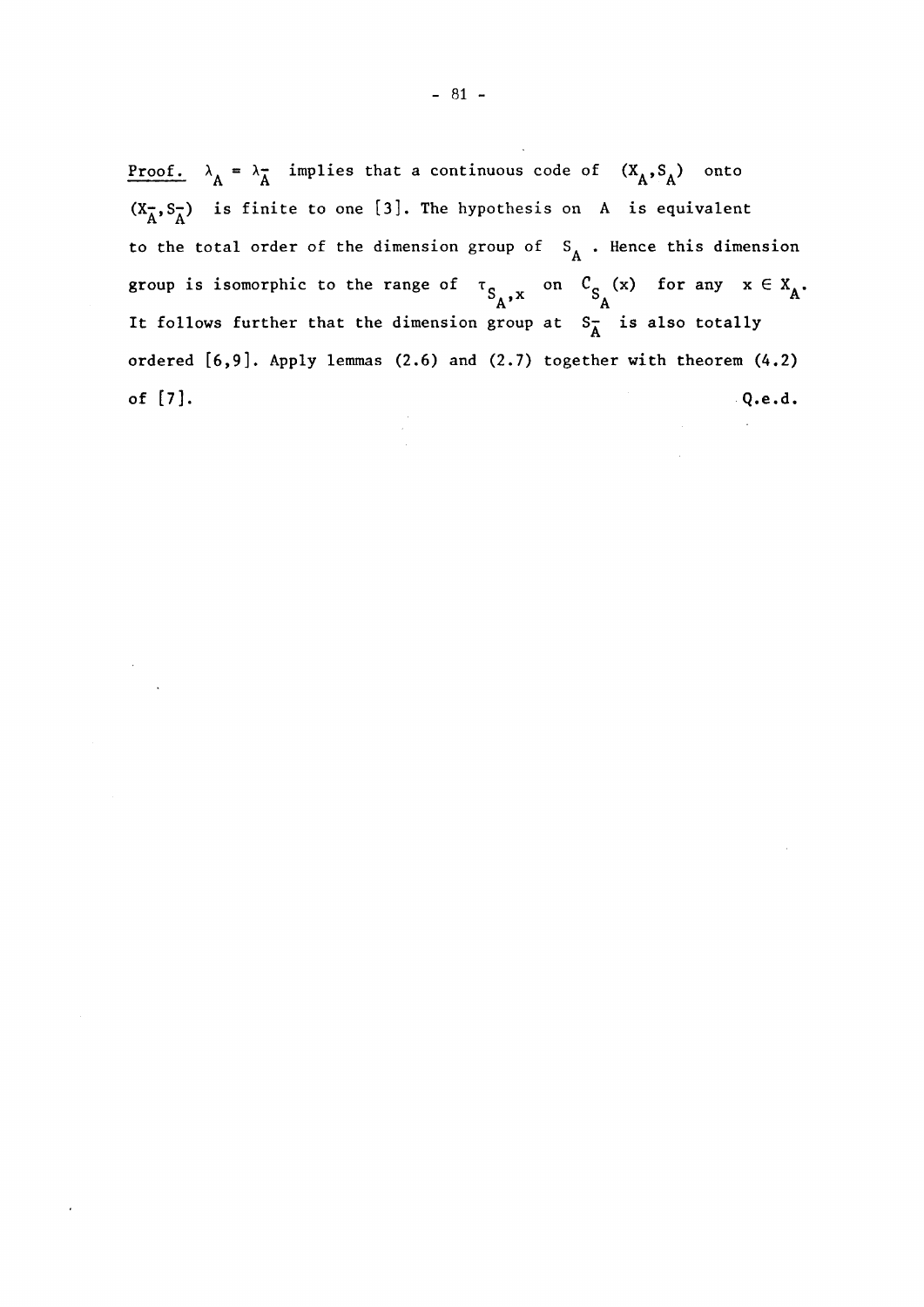#### 3. Dimension **and** Synchronisation

We recall how the (future) dimension function  $\delta_{S}$  of the system  $\mathbf{A}$  $(X_A, S_A)$  arises [7]. Let  $x \in X_A$  . The group  $F_{\mathbf{c}}(x)$  acts on  $\mathcal{C}_{\mathbf{c}}(x)$  .  $A \qquad A$ The dimension function of  $(X_A^-, S_A^+)$  is the quotient map of  $C_{S}^-(x)$  onto A the orbit space of this action. Its range carries an algebraic structure, where we have for  $\gamma, \gamma' \in \delta_c$  (C<sub>c</sub> (x)),  $A \cap A$ 

$$
\gamma + \gamma' = \delta_{S_A} (C \cup C'), \quad C \in \gamma, \ C' \in \gamma', \ C \cap C' = \phi.
$$

In this way  $\delta_{\mathbf{c}}^{\phantom{\dag}}\left( \mathcal{C}_{\mathbf{c}}^{\phantom{\dag}}\left(\mathbf{x}\right)\right)$  becomes the positive cone of the future dimension  $A_{-1}^{\prime}$ <sup>M</sup> group  $(K_{\alpha}, K_{\alpha}') (S_{\alpha}^{-1})$  of  $(X_{\alpha}, S_{\alpha})$ .

Denote for  $x^{\dagger} \in X_A$  by  $R(x^{\dagger},x)$  the set of homeomorphisms

$$
R: W_{S_A}(x) \rightarrow W_{S_A}(x')
$$

with the property that there is an  $I \in \mathbb{Z}$  such that

$$
(Ry)_{i} = y_{i}
$$
,  $i > I, y \in W_{S_{A}}(x)$ .

To define the automorphism  $\phi_c$  that S<sub>A</sub> induces on its future dimension A group, take an  $R \in R(S_A x, x)$  and set

$$
\Phi_{S_A} \gamma = \delta_{S_A, x} (\text{RS}_A C), \qquad C \in \gamma \in \delta_{S_A} (C_{S_A, x}).
$$

These constructions do not depend on the choice of  $x \in X_A$ . Any  $R \in R(x^t, x)$ induces an isomorphism of the triples  $(K_{\alpha}, K_{\alpha}^{+}, \Phi)$  $(S_{A}^{-1})$  obtained when **O O A**   $employing x and x'$ .

We consider now the situation where one is given irreducible and aperiodic 0-1 transition matrices A and  $\overline{A}$  over finite symbol spaces aperiodic 0-1 transition matrices A and A over finite symbol spaces  $(X_A, S_A)$  and  $(X_{\overline{A}}, S_{\overline{A}})$  are topologically isomorphic. We choose then a suitably normalized topological conjugacy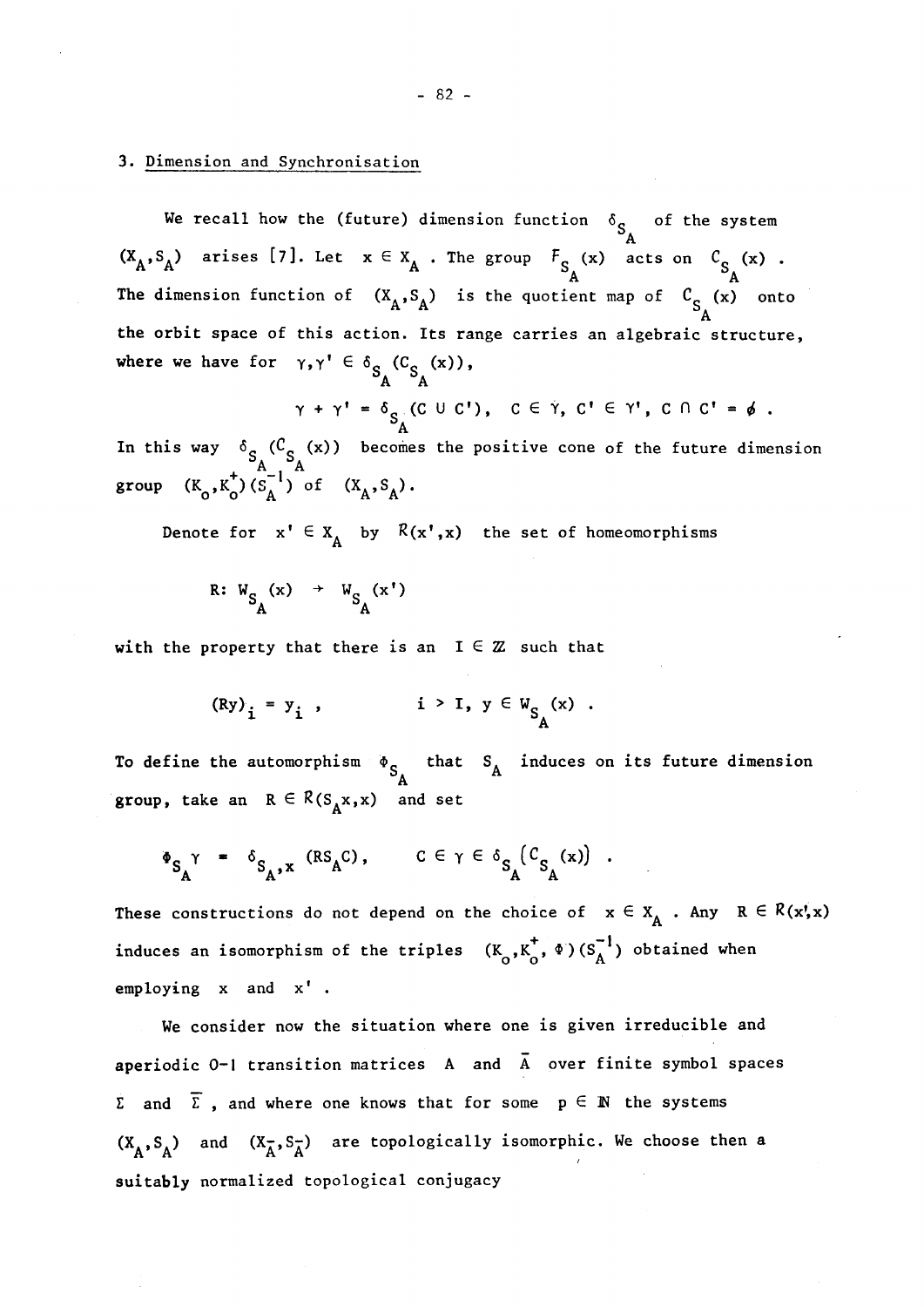$$
U: X_A \rightarrow X_{\overline{A}} , \qquad S_{\overline{A}}^P U = U S_A^P ,
$$

and together with its inverse we describe this conjugacy by mappings,  $\Psi_{q}$ ,  $\overline{\Psi}_{q}$ ,  $0 \leq q < p$ , where for some  $L \in \mathbb{N}$  $\Psi_{q}: A_{A}[1,L] \rightarrow \overline{\Sigma}$  $\overline{\Psi}_{q}: A_{\overline{A}}[1,L] \rightarrow \Sigma$ 

and

$$
Ux = (\Psi_{i \pmod{p}}((x_{j})_{i \leq j < i+L}))_{i \in \mathbb{Z}}, \qquad x \in X_{A},
$$
  

$$
U^{-1}\overline{x} = (\overline{\Psi}_{i \pmod{p}}((\overline{x}_{j})_{i-L < j \leq i}))_{i \in \mathbb{Z}}, \qquad \overline{x} \in X_{\overline{A}}.
$$

Let  $K, N \in \mathbb{N}$ ,  $N \ge K + 3L$ . Denote for  $0 \le q < p$  by  $S_q[K, N]$  the set of pairs

$$
(a,\bar{a}) \in A_{\overline{A}}[K+L,N] \times A_{\overline{A}}[1,K+2L]
$$

such that

 $\Delta \phi$ 

$$
\bar{a}_{i} = \Psi_{i+q \pmod{p}} ((a_{j})_{i \leq j < i+L}) ,
$$
\n
$$
a_{i} = \bar{\Psi}_{i+q \pmod{p}} ((\bar{a}_{j})_{i-L < j \leq i}), K + L \leq i \leq K + 2L
$$

In the sequel  $\sigma$  stand for mappings that imitate the action of the shift, where o carries an  $\overline{1}$ 

$$
((a,\overline{a}),\alpha) \in S_q[K,N] \times \Sigma, \qquad A(a_N,\alpha) = 1,
$$

 $\label{eq:2} \frac{1}{2}\left(\frac{1}{2}\sum_{i=1}^n\frac{1}{2}\sum_{j=1}^n\frac{1}{2}\sum_{j=1}^n\frac{1}{2}\sum_{j=1}^n\frac{1}{2}\sum_{j=1}^n\frac{1}{2}\sum_{j=1}^n\frac{1}{2}\sum_{j=1}^n\frac{1}{2}\sum_{j=1}^n\frac{1}{2}\sum_{j=1}^n\frac{1}{2}\sum_{j=1}^n\frac{1}{2}\sum_{j=1}^n\frac{1}{2}\sum_{j=1}^n\frac{1}{2}\sum_{j=1}^n\frac{1}{2}\sum_{j$ 

into the  $(b,\overline{b}) \in S_{q+1 \pmod{p}} [K,N]$ , where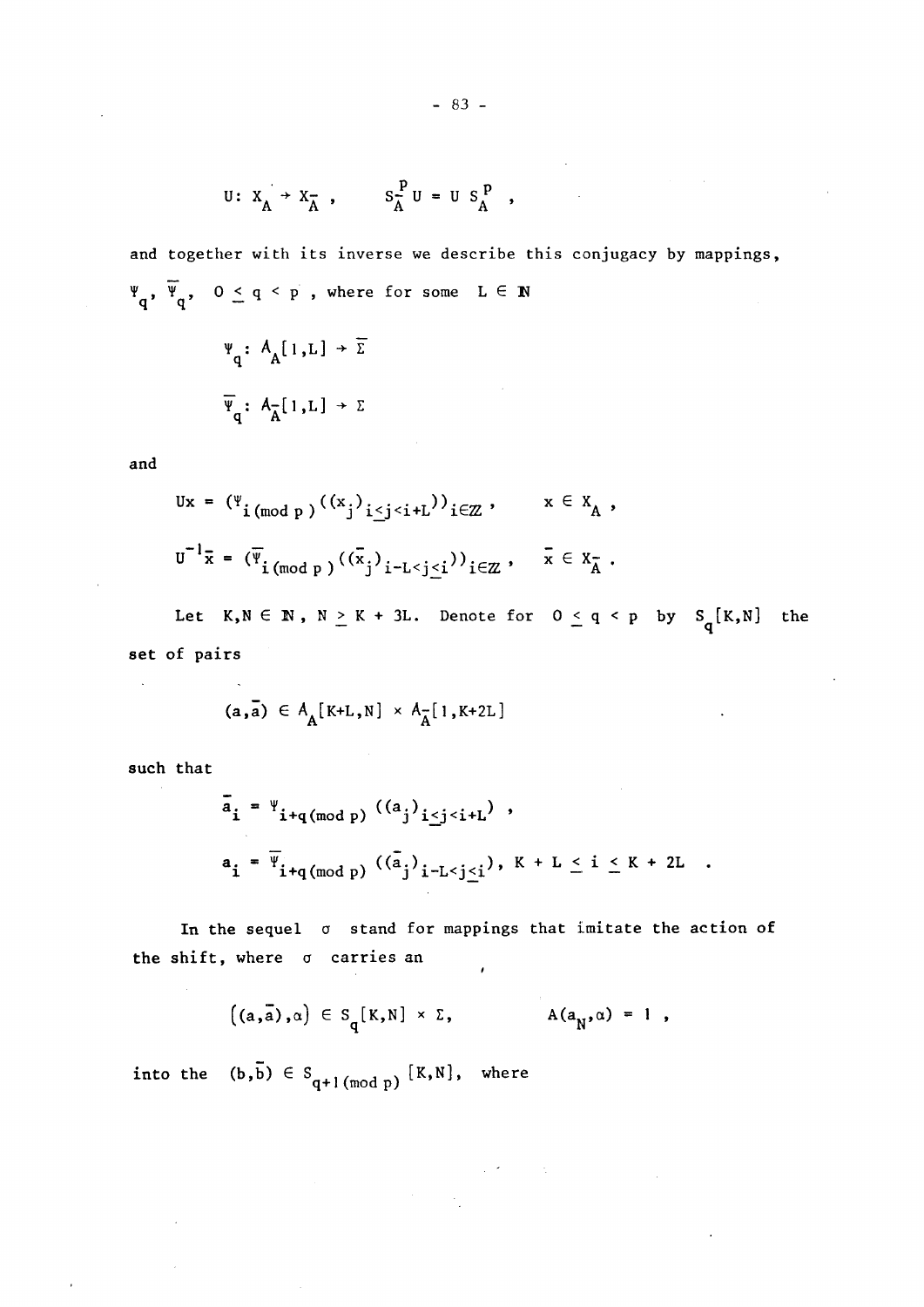$$
b_{i} = a_{i+1} , \qquad K + 2L \leq i \leq N ,
$$
  
\n
$$
b_{N} = \alpha ,
$$
  
\n
$$
\overline{b}_{i} = \overline{a}_{i+1} , \qquad 1 \leq i \leq K + 2L .
$$

The notation  $\sigma^{-1}$  is to be interpreted similarly.

By a synchronization map (relative to the family  $({\mathbb{Y}}_{\mathsf{d}}, {\mathbb{Y}}_{\mathsf{d}})_{0\leq\mathsf{d}\leq\mathsf{n}}$  ) we  $\frac{1}{2}$   $\frac{1}{2}$   $\frac{1}{2}$   $\frac{1}{2}$ 

mean a one-to-one and onto map

$$
\rho: S_1[K,N] \rightarrow S_0[K,N]
$$

with the property that  $\rho$  assigns to an  $(a,\overline{a}) \in S_{1}[K,N]$  a  $(b,\overline{b}) \in S_{0}[K,N]$ such that

$$
\overline{b}_1 = \overline{a}_1 , \qquad b = a .
$$

(3.1) Lemma. Let A and  $\bar{A}$  be irreducible and aperiodic with identical Jordan form away from zero. Let for some  $p, L \in \mathbb{N}$ , where p is such that no ratio of any two eigenvalues is a p-th root of unity,

$$
\Psi_{q} : A_{A} [1, L] \rightarrow \Sigma
$$
  
\n
$$
\overline{\Psi}_{q} : A_{\overline{A}} [1, L] \rightarrow \overline{\Sigma}, \qquad 0 \leq q < p,
$$

be mappings that describe a topological conjugacy U between  $(X_A, S_A^P)$ and  $(X_{\overline{A}}, S_{\overline{A}}^P)$ . Then there exists for sufficiently large  $K \in \mathbb{N}$ , and  $N > K + 3L$  a synchronization map

$$
\rho : S_1[K,N] \rightarrow S_0[K,N]
$$

relative to the family  $(\Psi_q, \overline{\Psi}_q)_{0 \leq q \leq p}$ .

$$
\overline{S} = U S_A U^{-1} .
$$

One has

$$
\overline{S}^{\ P} = S_{\overline{A}}^{\ P} \quad .
$$

The Jordan form of  $\circ_{S_A}$   $\otimes$  1 acting on  $K_o(S_A)$   $\otimes$  C is given by the Jordan  $\circ$ form of A away from zero. The hypothesis of the lemma, together with (7),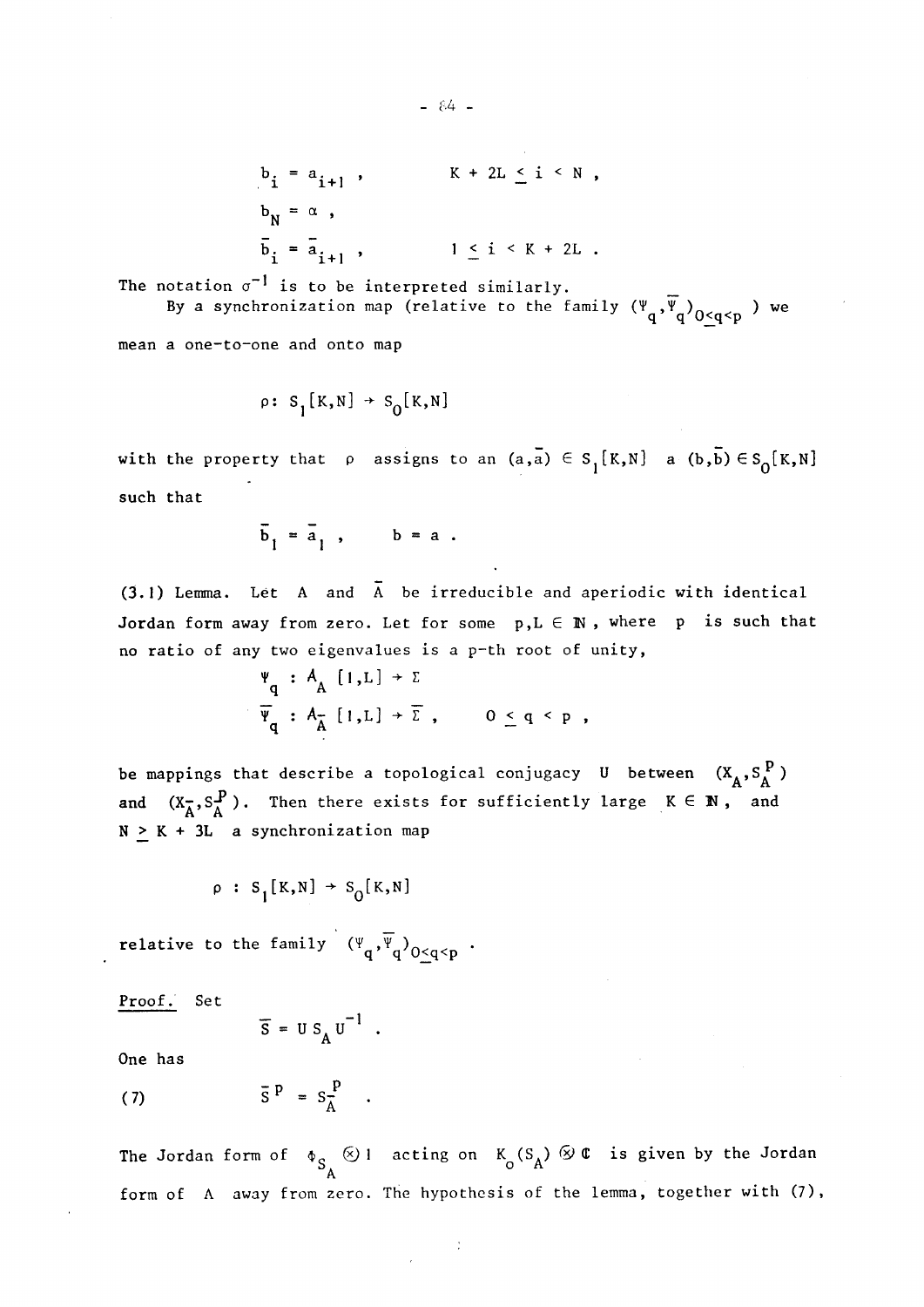implies therefore that

$$
\Phi_{\overline{S}} = \Phi_{S_{\overline{A}}} \quad .
$$

Choose now an  $\bar{x} \in X_{\bar{A}}$  and for every  $\bar{\alpha} \in \bar{\Sigma}$  choose a  $c^{(\bar{\alpha})} \in X_{\bar{A}}(-\infty, 1]$  that is negatively asymptotic to  $\overline{x}$  and where

$$
c_1^{(\alpha)} = \overline{\alpha} \quad .
$$

 $\overline{\textbf{s}}$  with an  $\overline{\textbf{r}}$  $\mathbf{A}$  on  $\mathbf{A}$ 

$$
\delta_{S_{\overline{A}}^{-}}(\overline{R\ \overline{S}\ S_{\overline{A}}^{-1}\ Z(\mathbf{c}^{(\overline{\alpha})}))}=\delta_{S_{\overline{A}}^{-}}(\overline{Z(\mathbf{c}^{(\overline{\alpha})})}),\qquad \overline{\alpha}\in \overline{\Sigma}.
$$

From this it follows that there is a  $K \in \mathbb{N}$  such that we can find for every  $\alpha \in \Sigma$  an  $R_{\alpha} \in R(x, S S_{\lambda}^{-1} x)$  such that

$$
(\mathbf{R}_{\alpha}^{\mathbf{-}}\bar{\mathbf{y}})_{\mathbf{i}} = \bar{\mathbf{y}}_{\mathbf{i}}, \qquad \qquad \mathbf{i} \geq \mathbf{K}, \ \bar{\mathbf{y}} \in \mathbf{W}_{\mathbf{S}_{\bar{\mathbf{A}}}}(\bar{\mathbf{x}})
$$

such that also with  $\mathcal{C}[\kappa]$  denoting the Boolean subring of  $\mathcal{C}_{_{\mathbf{C}\!-\!}}(\mathbf{x})$  with atoms the cylinder sets  $Z((u_i)_{i\leq K})$ ,  $\mathbf{A}$ 

$$
R_{\alpha}^{-} C[K] = C[K],
$$

and such that

$$
R_{\overline{\alpha}} \ \overline{S} \ S_{\overline{A}}^{-1} Z(c^{(\overline{\alpha})}) = Z(c^{(\overline{\alpha})}), \qquad \overline{\alpha} \in \overline{\Sigma}
$$

Let then  $N \geq K + 3L$ . We can define a mapping

$$
\rho: S_{1}[\mathbf{K}, \mathbf{N}] \rightarrow S_{0}[\mathbf{K}, \mathbf{N}]
$$

with the required properties, setting for  $(a, a) \in S_1$ 

$$
\bar{a}_i = \Psi_{i+1 \pmod{p}} ((a_j)_{i \leq j < j+L}), \qquad K + 2L < i < K + 3L,
$$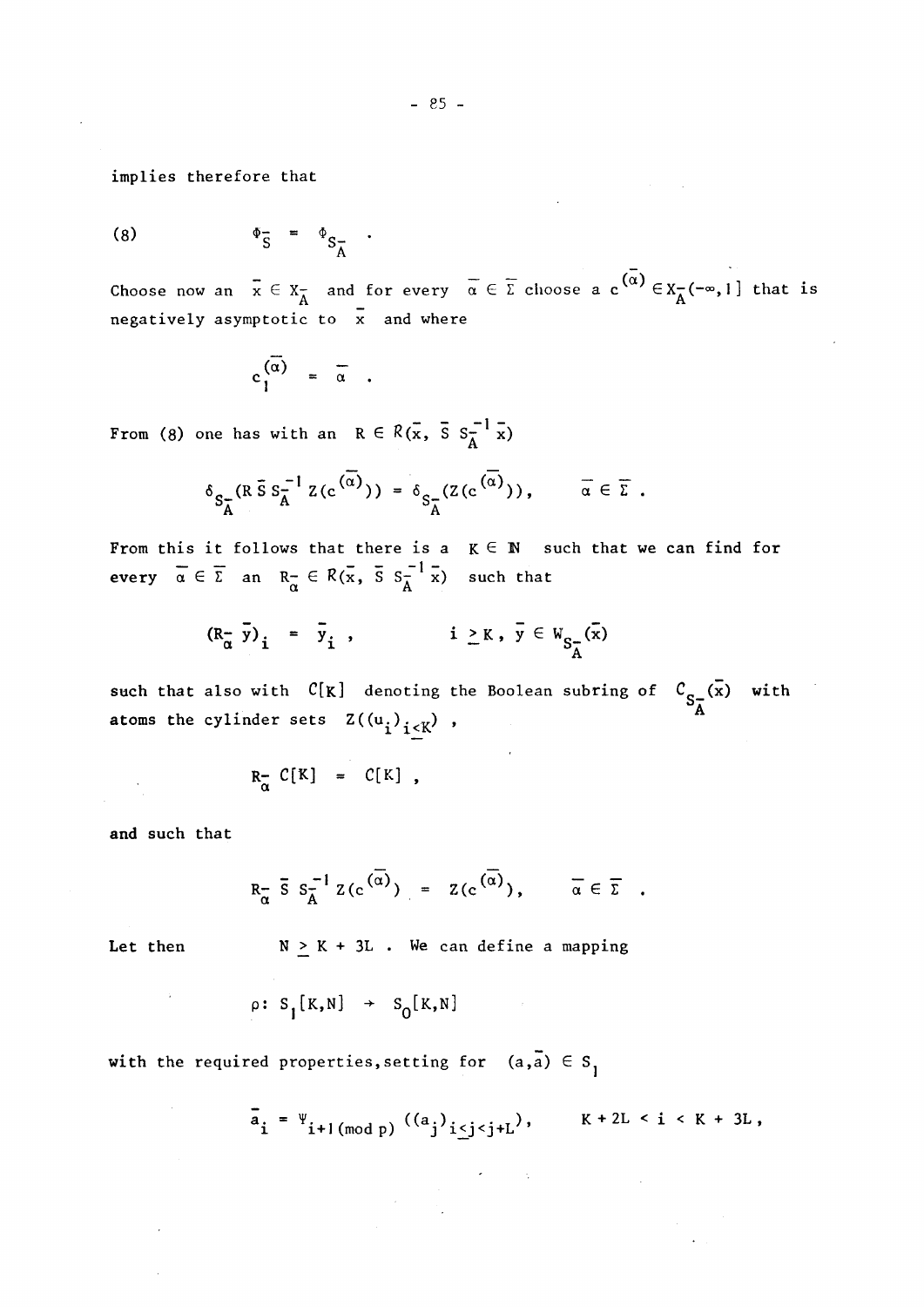assigning to  $(\overline{a}, a)$  the  $(\overline{b}, b) \in S_o[K, N]$  such that  $b = a$  and

$$
Z((c^{(\alpha)}, \bar{b})) \subset R_{\alpha}^{-} S S_{\bar{A}}^{-1} Z(c^{(\alpha)}, (\bar{a}_{\dot{1}})_{1 \leq \dot{1} < K + 3L}), \qquad \alpha = \bar{a}_{1}.
$$

The inverse of  $\rho$  can be obtained from  $S_{\overline{A}} \overline{S}^{-1} R_{\overline{A}}^{-1}$  in the same way<br>as  $\rho$  was obtained from  $R_{\overline{A}} \overline{S} S_{\overline{A}}^{-1}$ . Q.e.d  $Q.e.d.$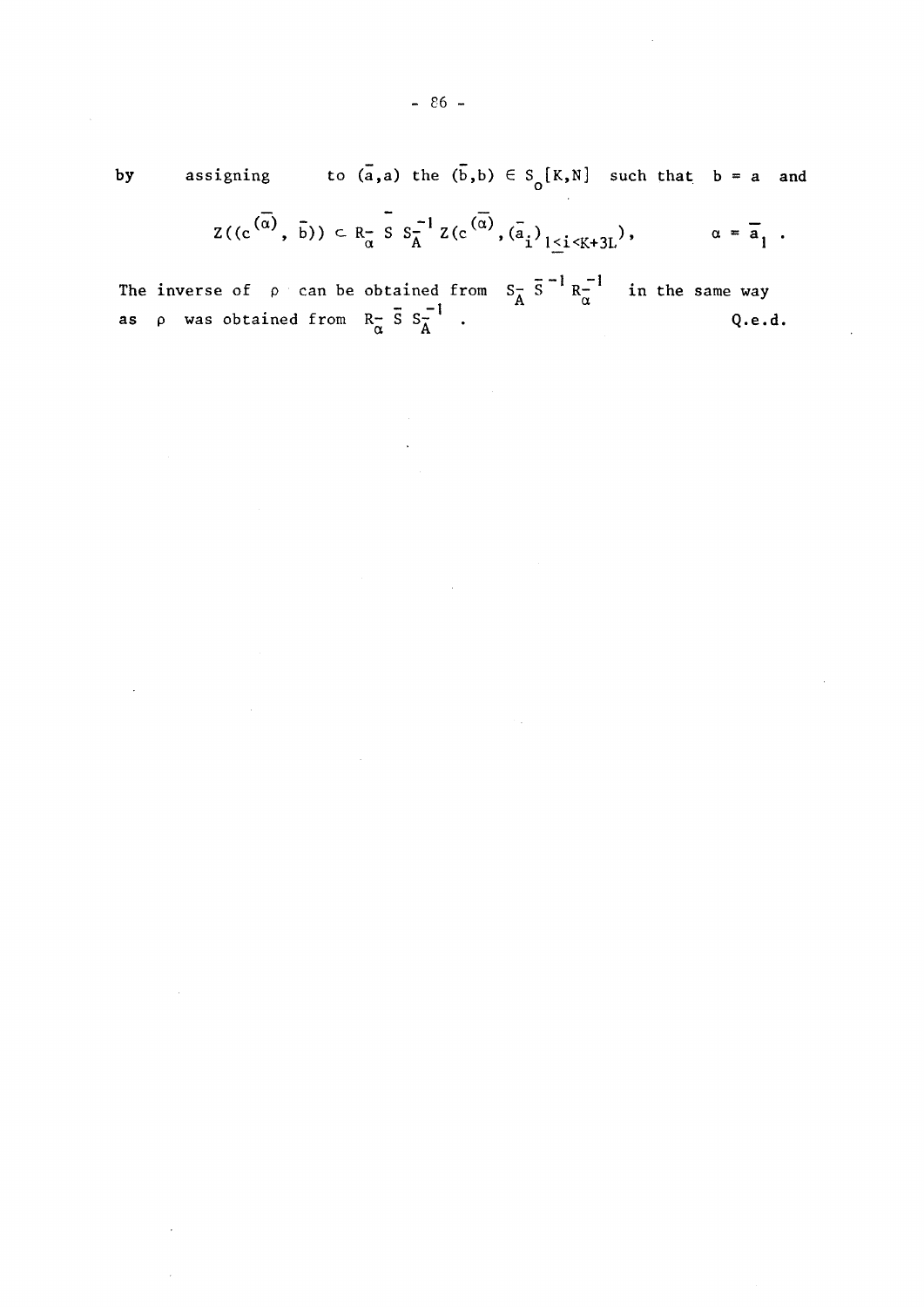#### 4. A coding theorem

 $(4.1)$  Proposition. Let A and  $\overline{A}$  be shift equivalent irreducible and aperiodic non-negative integer matrices. Then there exists a joint leftresolving continuous extension of  $(X_A^*, S_A^*)$  and  $(X_A^*, S_A^*)$ , and there exists a uniformly finite-to-one resolving finitary code from  $(X_A, S_A)$ to  $(X_{\overline{\lambda}}, S_{\overline{\lambda}})$  with bounded anticipation and finite expected coding time. *A. A* 

Proof. For the proof we use for some  $p \in \mathbb{N}$ , where no ratio of any two eigenvalues is a p-th root of unity, a topological conjugacy of  $(X_A, S_A^P)$  and  $(X_{\overline{A}}, S_{\overline{A}}^P)$  with lag L, and for some  $K, N \in \mathbb{N}$  a resul synchronization mapping

$$
\rho
$$
: S<sub>1</sub>[K,N+1]  $\rightarrow$  S<sub>0</sub>[K,N+1]

as constructed in section 3. Here we can have N a multiple of p and we can also have a block  $c \in A_{A}^{[1,N]}$  such that

$$
(c_{\ell})_{1 \leq \ell \leq n} \neq (c_{N-n+\ell})_{1 \leq \ell \leq n}, \quad 1 \leq n < N
$$

where at least two symbols of  $\Sigma$  are admitted as predecessors of  $\mathbf{c}_1^{\top}$ .

We proceed to construct a topological Markov chain with symbol space  $\tilde{\Sigma}$  and transition matrix  $\tilde{A}$  that will serve as joint leftresolving continuous extension of  $(X_{\tilde{A}},S_{\tilde{A}})$  and  $(X_{\tilde{A}},S_{\tilde{A}})$ . Here  $\tilde{\tilde{\iota}}$  is the set of all

$$
(b,s) \in A_{A}[1, 6 N-1] \times \{s \in \{0,1\}^{4N}: \sum_{1 \leq j \leq 4N} s_j > 0\}
$$

that satisfy the following conditions:

With the notation

$$
M(s) = \sum_{1 \le j \le 4N} s_j , \qquad \qquad
$$
  
\n
$$
j_1(s) = \min \{j : s_j = 1\},
$$
  
\n
$$
j_m(s) = \min \{j > j_{m-1} : s_j = 1\}, \qquad 1 < m \le M(s),
$$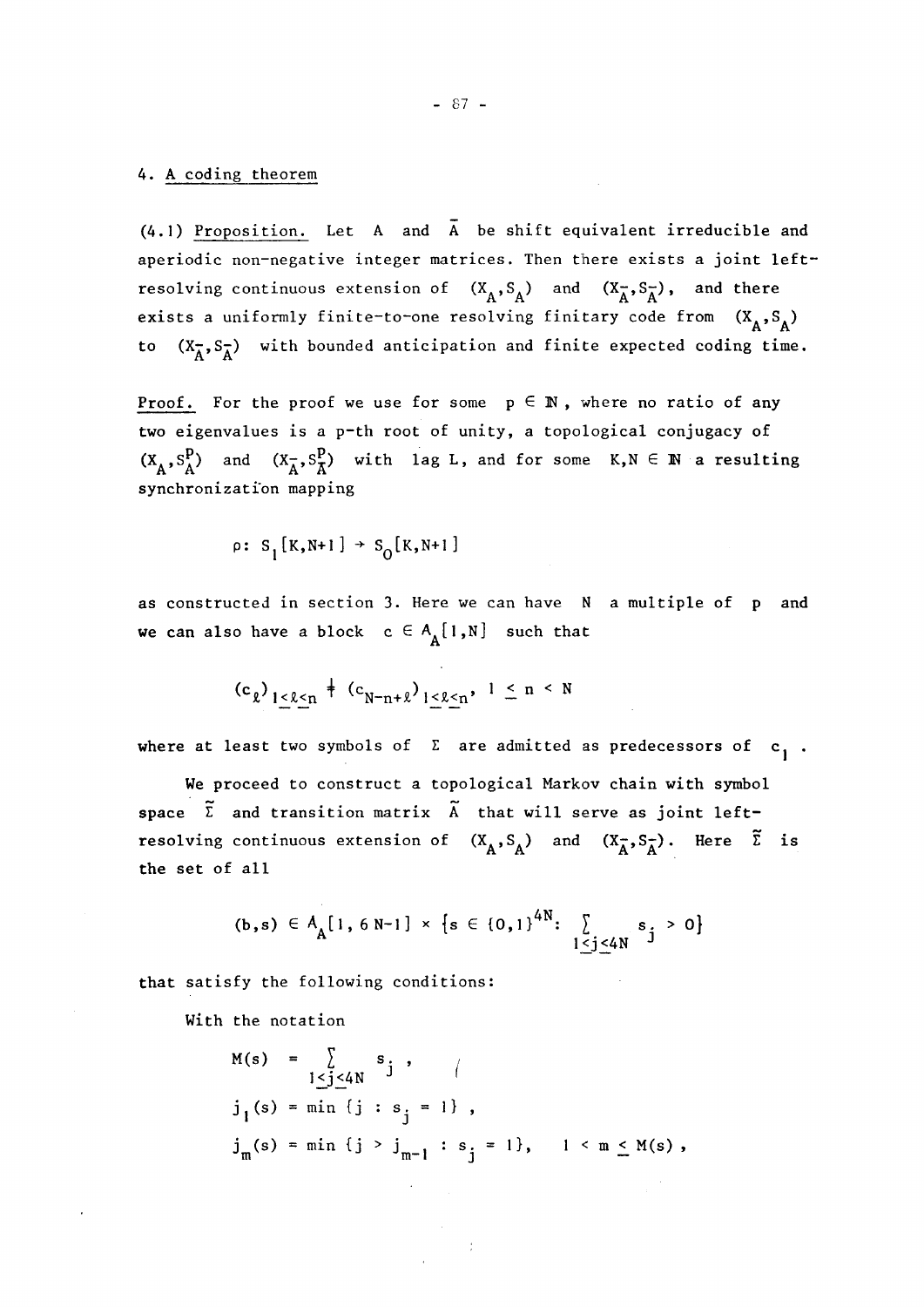it is required that

$$
j_1(s) < 2N, N < j_m(s) - j_{m-1}(s) < 2N, \qquad 1 < m \leq M(s).
$$

If for some j,  $1 \leq j \leq 4N$ 

then

$$
(b_{j-l+n})_{1 \leq n \leq N} = c ,
$$

$$
s_j = 1.
$$

If  $j_1(s) > N$  then

$$
^{(b}j_1(s)-1+n^2)\leq n\leq N^{\alpha-c}.
$$

If for some  $m$ ,  $1 \le m \le M(s)$ ,

$$
N \langle j_m(s) - j_{m-1}(s) \rangle
$$

then

$$
^{(b}j_{m}(s)-1+n})_{1\leq n\leq N}=c,
$$

and if  $j_{M(s)} < 3N$  then there is a j,  $4N < j < j_{M(s)} + 2N$ , such that

$$
(b_{j-1+n})_{1 \leq n \leq N} = c
$$

Now set for  $(b,s)$ ,  $(b',s') \in \overline{\Sigma}$ 

$$
\tilde{A}(b,s), (b',s') = 1
$$

if

$$
b_j^1 = b_{j-1}
$$
,  $1 \le j \le 6N - 1$ 

 $\label{eq:2} \mathcal{L} = \mathcal{L} \left( \mathcal{L} \right) = \mathcal{L} \left( \mathcal{L} \right)$ 

 $\bar{z}$ 

 $\frac{1}{\sqrt{2}}\sum_{i=1}^{n} \frac{1}{\sqrt{2}}\left(\frac{1}{\sqrt{2}}\right)^2$ 

and

 $\mathcal{L}^{\text{max}}$ 

$$
s_j^* = s_{j-1} \qquad \qquad 1 \leq j < 4N
$$

and where

$$
s_{4N}^{\dagger} = 1
$$

 $\hat{\mathcal{A}}$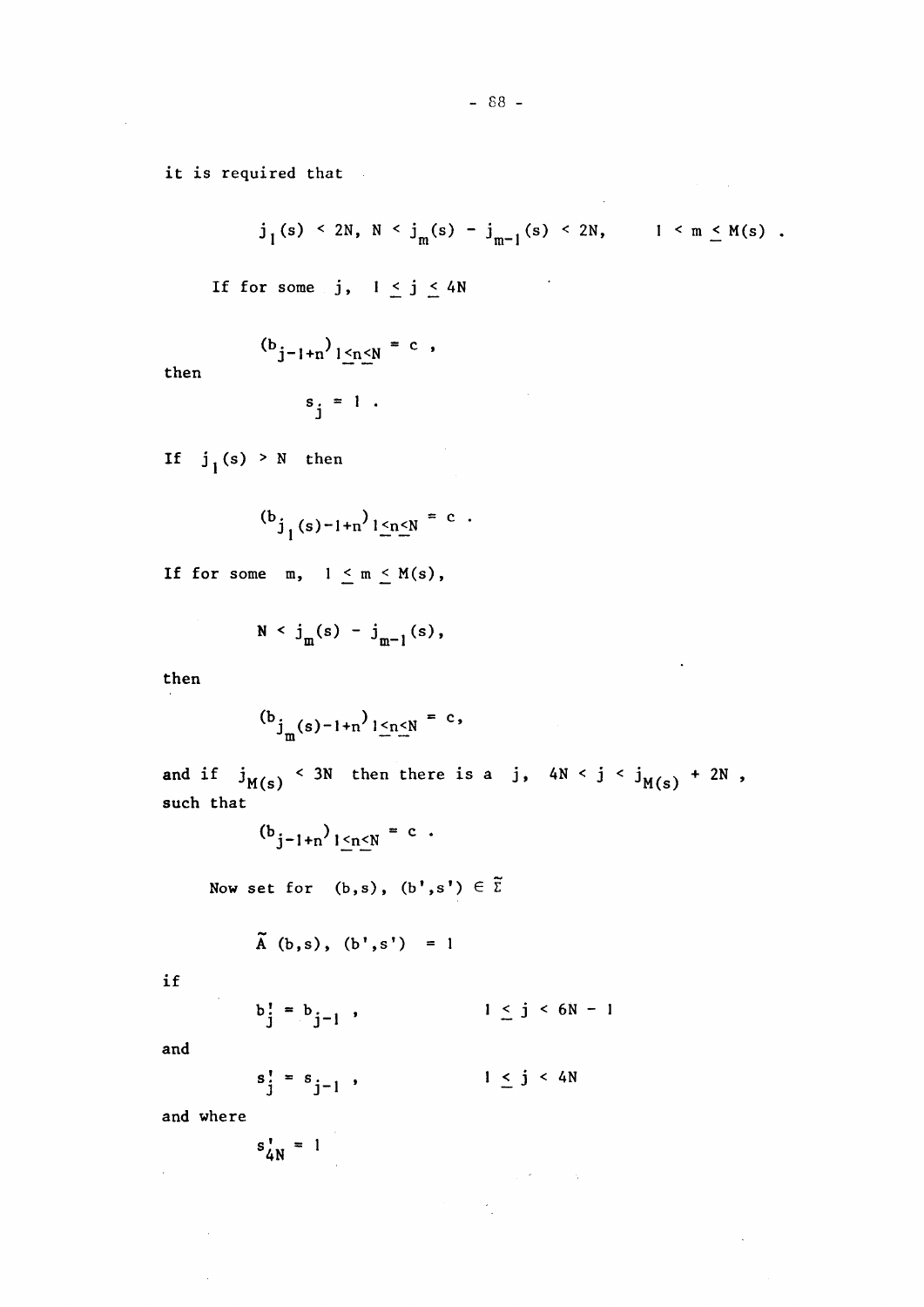if either

$$
(b_{4N+n})_{1 \leq n \leq N} = c
$$

or

$$
S_{3N+1} = 1
$$
,  $(b_{4N+1} + n)_{1 \leq n \leq N} \neq c$ ,  $0 \leq 10 < n$ .

We have in this way constructed an irreducible and aperiodic topological Markov chain  $(X_{\widetilde{A}},S_{\widetilde{A}})$ . This construction is such that **..**<br>eduen  $t_{\rm t}$  and carries a séquence a séquence a séquence a séquence a séquence a séquence a séquence a séquence a séquence a séquence a séquence a séquence a séquence a séquence a séquence a séquence a séquence a séquence a

$$
\big(\mathtt{b}^{\,\mathbf{(i)}},\ \mathtt{s}^{\,\mathbf{(i)}}\big)_{\,i\in\mathbb{Z}}\ \in\mathbf{x}_{\widetilde{A}}
$$

into the sequence

$$
\left(\begin{smallmatrix} \mathbf{b} & \mathbf{1} \\ \mathbf{b} & \mathbf{0} \\ \mathbf{0} & \mathbf{N} \end{smallmatrix}\right)_{\mathbf{i} \in \mathbb{Z}} \in \mathbf{x}_{\mathbf{A}}
$$

is a left-resolving homomorphism.

We define a homomorphism

$$
\psi\colon (x_{\widetilde{A}}, s_{\widetilde{A}}) \rightarrow (x_{\widetilde{A}}, s_{\widetilde{A}})
$$

by first assigning to a sequence

$$
\left(b^{(i)}, s^{(i)}\right)_{i \in \mathbb{Z}} \in X_{\widetilde{A}}
$$

the sequence

$$
(a^{(i)}, \bar{a}^{(i)})_{i \in \mathbb{Z}} \in (s_0[K, N+1] \cup s_1[K, N+1])^{\mathbb{Z}}
$$

where

$$
a^{(i)} = (b_{5N-2+j}^{(i)})_{K+L \leq j \leq N+1}
$$
,  $i \in \mathbb{Z}$ ,

and where

(9) 
$$
(a^{(i)}, a^{(i)}) = \begin{cases} \sigma((a^{(i-1)}, a^{(i-1)}), b_{6N-1}^{(i)}), & \text{if } \sum_{1 \leq j \leq N} s_j^{(i)} = 1, \\ \rho \sigma((a^{(i-1)}, a^{(i-1)}), b_{6N-1}^{(i)}), & \text{if } \sum_{1 \leq j \leq N} s_j^{(i)} = 0, i \in \mathbb{Z}, \end{cases}
$$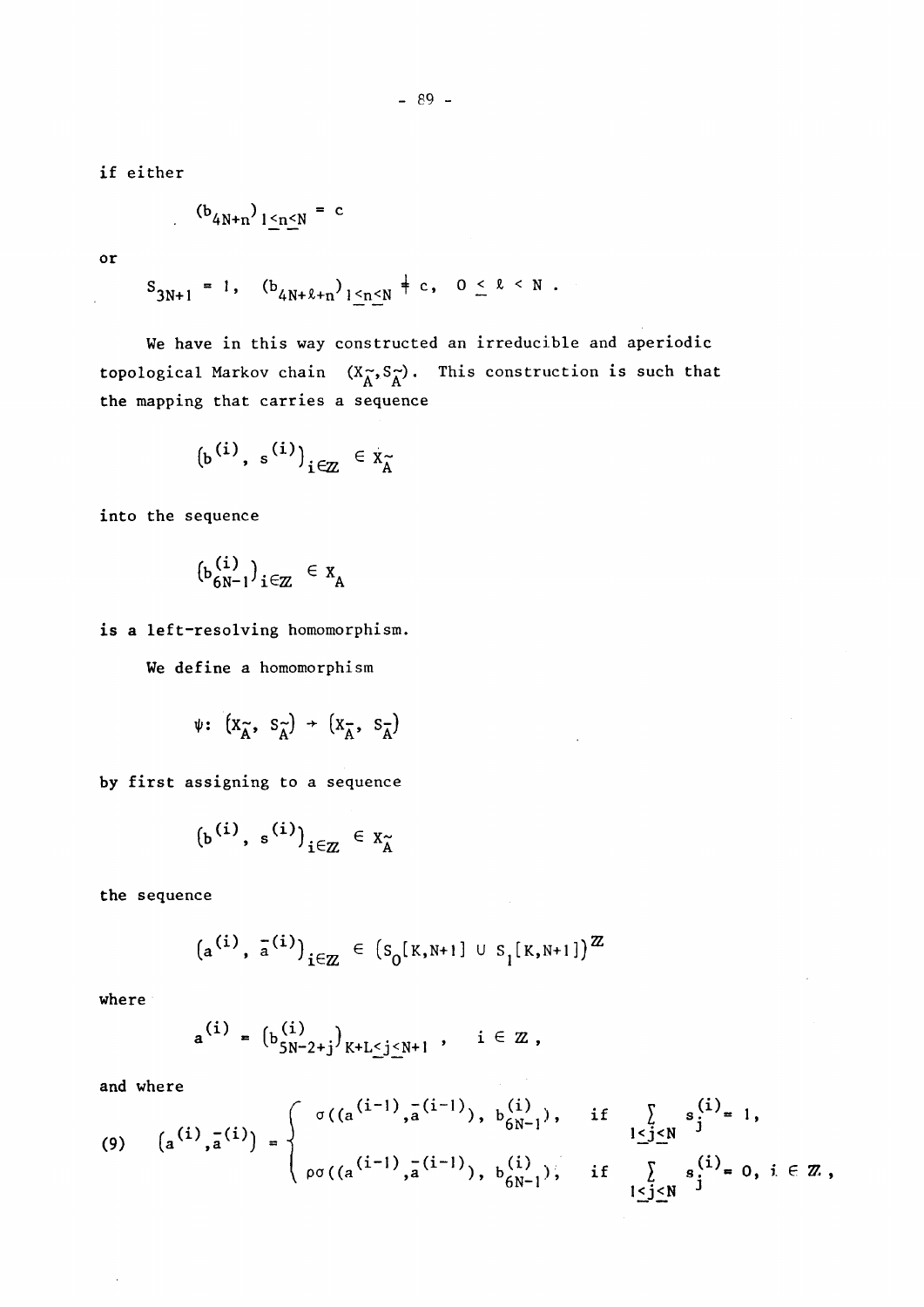and setting

$$
\psi(b^{(i)}, s^{(i)})_{i \in \mathbb{Z}} = (a_1^{(i)})_{i \in \mathbb{Z}}.
$$

To see that  $\psi$  is actually a homomorphism we observe that it is leftresolving. For this let  $I \in \mathbb{Z}$ . We reverse (9) to get

$$
(10) \quad \left(a^{(i-1)}, a^{(i-1)}\right) = \begin{cases} \sigma^{-1}((a^{(i)}, a^{(i)}), a_1^{-(i-1)}), & \text{if } \sum_{1 \leq j \leq N} s_j^{(i)} = 1, \\ \sigma^{-1}(\rho^{-1}(a^{(i)}, a^{(i)}), a_1^{-(i-1)}), & \text{if } \sum_{1 \leq j \leq N} s_j^{(i)} = 0, \quad i \in \mathbb{Z}. \end{cases}
$$

Then note that

$$
s_j^{(1+\ell)} = s_{j+\ell}^{(1)}, \qquad 1 \leq j \leq N, \ 1 \leq \ell \leq 3N.
$$

Thus the

$$
(s_j^{(1+\ell)})_{1\leq j\leq N}, \qquad 1\leq \ell \leq 3N,
$$

can be read off from  $s^{(1)}$ . Also at least one of the

 $s_i^{(1)}$ ,  $2N < j \le 4N$ ,

equals one. It follows that one can use (10) to compute  $a^{(I+1)}, a^{(I+1)}$ ,<br>and therefore also b<sup>(I+1)</sup> from the  $a_1^{(i)}$ ,  $i \leq I + 3N$ .

To present now a finitary coding  $\varphi$  from  $(X_A, S_A)$  to  $(X_A^-, S_A^-)$ with the stated properties, define first a suitable finitary code n from  $(X_A, S_A)$  to  $(X_{\widetilde{A}}, S_{\widetilde{A}})$  and then set  $\varphi = \psi \eta$  . The domain of definition  $D_{\eta_{\alpha}}$  at the zero-coordinate mapping  $\eta_{\alpha}$  of  $\eta$  is

$$
D_{\eta_0} = \bigcup_{\ell \in \mathbb{N}} S_A^{\ell} Z(c) ,
$$

and

$$
\eta_{0}(x) = (b(x), s(x)), \qquad x \in D_{\eta_{0}}
$$

where

$$
b(x) = (x_j)_{1 \leq j \leq 6N},
$$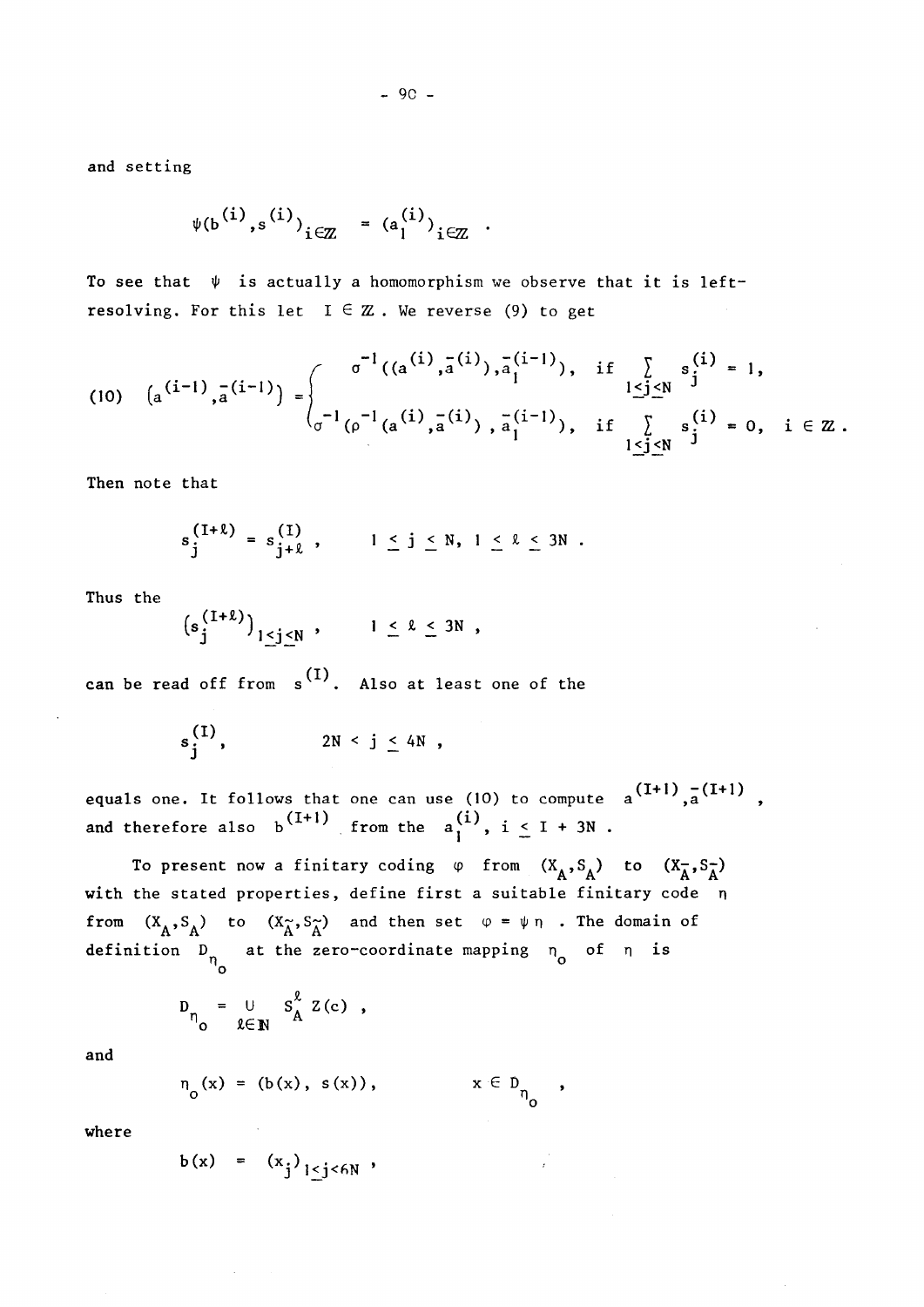and where  $s_i(x)$  is given by the indicator function of

$$
\left(x_A - \underset{1 \leq m < 2N}{\cup} S_A^{-m-j} z(c)\right) \cap \left(\underset{\ell \in \mathbb{N}}{\cup} S_A^{\ell N-j} z(c)\right), \quad 1 \leq j \leq 4N.
$$
\nQ.e.d.

 $(4.2)$  Theorem. Let A and  $\overline{A}$  be irreducible and aperiodic non-negative integer matrices with the same maximal real eigenvalue  $\lambda$ . Let the characteristic polynomials of  $A$  and  $\overline{A}$  be equal, up to powers, to the minimum polynomial of  $\lambda$ . Then the following are equivalent:

- 1. There exists an a.e. finite-to-one resolving finitary code with bounded anticipation and finite expected coding time from  $(X_A, S_A)$  to  $(X_A^-, S_A^-)$  .
- 2. There exists a joint left-resolving continuous extension of  $(X_A, S_A)$  and  $(X_A^-, S_A^-)$ .
- 3. A and  $\bar{A}$  are shift equivalent.

4.  $(K_o, K_o^{\dagger})(S_A) = (K_o, K_o^{\dagger}(S_{\overline{A}})$ .

Proof. The condition on the characteristic polynomials of A and  $\overline{A}$ means that the (future) dimension groups of  $(X_{\tilde{A}}, S_{\tilde{A}})$  and  $(X_{\tilde{A}}, S_{\tilde{A}})$  ar totally ordered. If the (future) dimension group of  $(X_A, S_A)$  is totally ordered then it is isomorphic to the range of measure  $\tau_{S_A, x}$  on  $\mathcal{C}_{\mathbf{S}}$  (x),  $\mathbf{x} \in \mathbf{X}_{\mathbf{A}}$  . We apply this remark to A and  $\overline{\mathbf{A}}$  and infer, that the  $A$ existence of a code from  $(X_{\overline{A}},S_{\overline{A}})$  to  $(X_{\overline{A}},S_{\overline{A}})$  with the stated prope ties as well as the existence of a joint left-resolving continuous extension of  $(X_{\overline{A}}, S_{\overline{A}})$  and  $(X_{\overline{A}}, S_{\overline{A}})$ , implies by lemmas (2.6) and (2.7), that up to a factor these ranges for  $(X_A, S_A)$  and  $(X_A^-, S_A^-)$  are identical. It follows then from theorem  $(4.2)$  of  $[7]$  that A and  $\overline{A}$  are shiftequivalent. To go in the other direction use proposition  $(4.1)$ . Q.e.d.

My thanks go to Brian Marcus for a valuable critical remark.